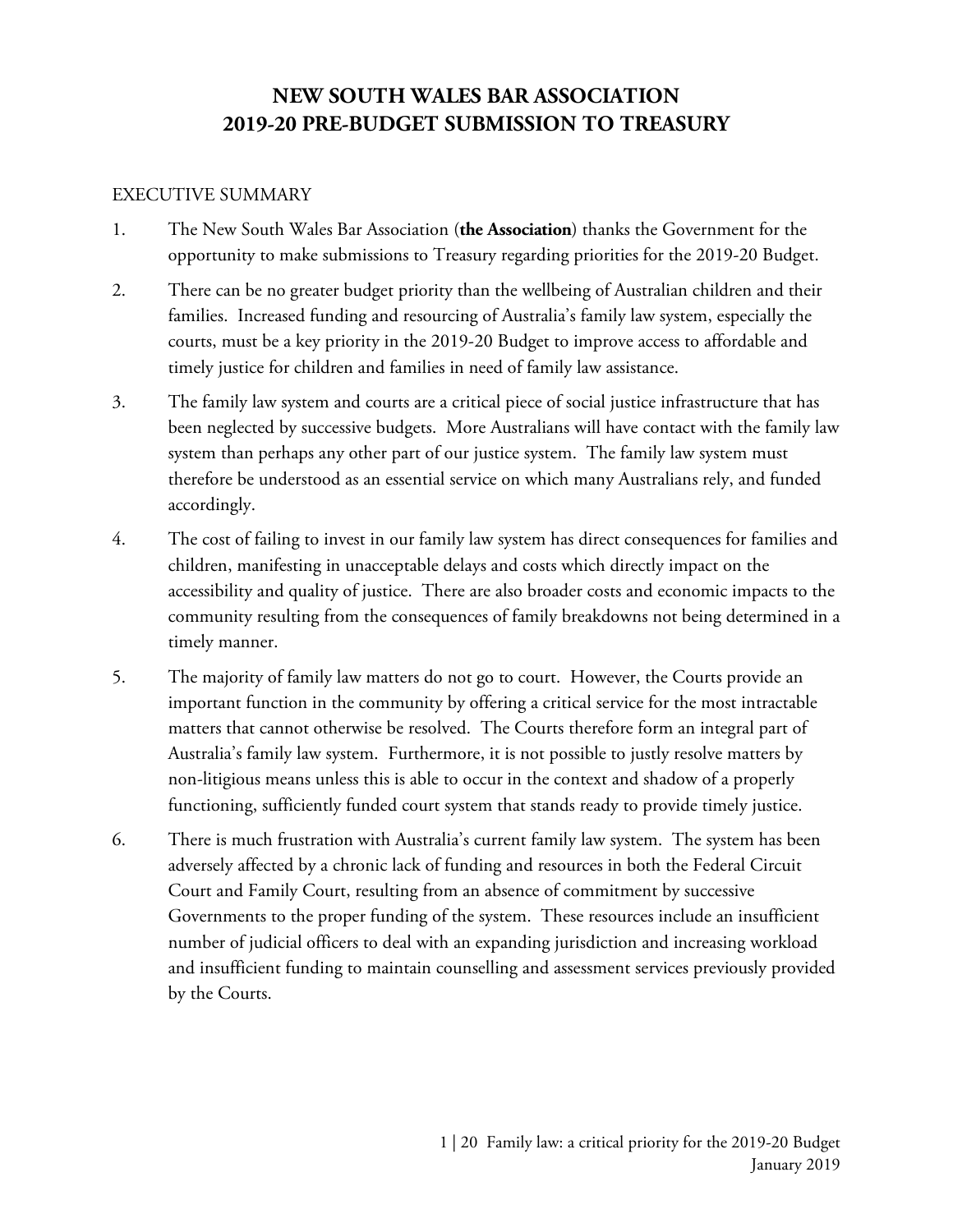- 7. Some Australian families are having to wait up to three years to have their family law disputes resolved,<sup>[1](#page-0-0)</sup> and a number experience greater delays. This is unfair and unjust and is not sustainable. This also undermines public confidence in the courts and the system.
- 8. There is compelling evidence and consensus amongst key stakeholders that a direct causal link exists between resourcing and the quality of justice delivered by the system. In 2018 the former Chief Justice of the Family Court, the Honourable John Pascoe AC CVO, confirmed that "many of the difficulties apparent with the system, and particularly with the Family Court, can be solved by an injection of funds, and particularly into legal aid".<sup>[2](#page-1-0)</sup>
- 9. Budgeting for the family law system is admittedly complicated by the fact that efficiency statistics, raw data sets and disposition rates are not reliable measures of the success of the system. Considerable caution must be attached to reliance upon statistics produced as to the performance of courts generally and in the family law sector, as detailed below. Accordingly, decision-makers must consult with and listen carefully to the concerns and experiences of stakeholders including court users, the judiciary and the legal profession in order to gauge the quality of justice that the system delivers.
- 10. A decision to commit increased funding and resourcing to the family law system through additional appropriation in the 2019-20 Budget would be entirely consistent with the policy rationale behind Treasury's announcements during the Mid-Year Economic and Fiscal Outlook (**MYEFO**) of:
	- a. the expense measure titled "Additional Court Resources to Assist Families" which will provide "\$3.7 million over four years from 2018-19 for an additional judge and support staff for the proposed Federal Circuit and Family Court of Australia (FCFCA), to hear family law case appeals;<sup>[3](#page-1-1)</sup> and
	- b. the expense measure titled "Federal Court increased civil cases" which will provide "\$7.7 million over four years from 2018-19 to the Federal Court of Australia to manage the expected increase in case load as a result of increased enforcement action by the Australian Securities and Investments Commission including cases highlighted by the Royal Commission into Misconduct in the Banking, Superannuation and Financial Services Industry".[4](#page-1-2)
- 11. At time of writing, the Senate's Legal and Constitutional Affairs Legislation Committee (the **Committee**) is inquiring into the Federal Circuit and Family Court of Australia Bill 2018 (**FCFCA Bill**) and the Federal Circuit and Family Court of Australia (the Consequential

 $\overline{\phantom{a}}$ <sup>1</sup> Explanatory Memorandum, Federal Circuit and Family Court of Australia Bill 2018, [53].

<span id="page-1-0"></span><sup>2</sup> Family Court of Australia, *Submission by the Honourable John Pascoe AC CVO, Chief Justice of the Family Court of Australia* (18 May 2018) [8] <https://www.alrc.gov.au/sites/default/files/subs/family-law\_-68.\_family\_court\_of\_australia\_- \_submission\_revised\_redacted\_version\_14.06.18.pdf>.

<span id="page-1-1"></span><sup>&</sup>lt;sup>3</sup> MYEFO, Appendix A, 155.

<span id="page-1-2"></span>MYEFO, Appendix A, 157.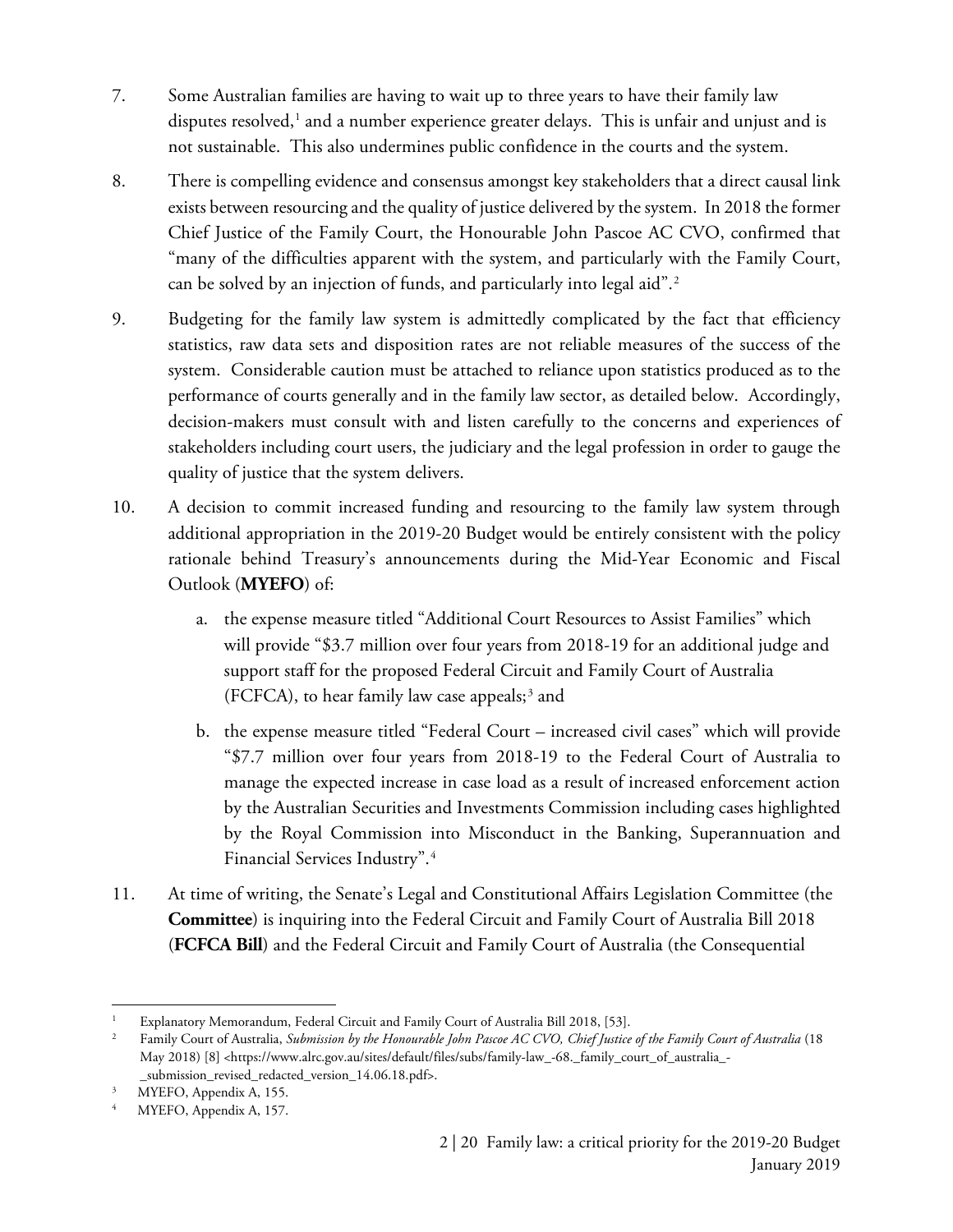Amendments and Transitional Provisions) Bill 2018 (**FCFCA Consequential Amendments Bill**), together **the Bills**.

- 12. The Bills, which are currently before the Senate, would give effect to a proposal to restructure the federal courts that has been developed by Attorneys-General Brandis and Porter in consultation with three heads of court jurisdiction but without consultation with the legal profession or court users. The Senate has directed the Committee to report on 15 April 2019.
- 13. Additionally, the Australian Law Reform Commission (**ALRC**) is currently completing its Review of the Family Law System and is due to report to the Attorney-General by 31 March 2019.[5](#page-2-0)
- 14. The Association has joined with many stakeholders including the Law Council of Australia in recommending that the Bills should not be passed at this time and the Government should first consider the ALRC's findings. [6](#page-2-1)
- 15. The Association submits that regardless of whether the Bills are enacted in 2019-20, a significant injection of funding and resourcing is required into both legal aid and the family law system to promote improved access to affordable, timely justice.
- 16. This submission addresses three issues:
	- a. The business case for increased funding and resourcing of the family law system;
	- b. The difficulties in relying on statistics in budgeting for the family law system; and
	- c. Whether savings and efficiencies can be realised through the Bills.

## RECOMMENDATIONS

 $\overline{a}$ 

- 17. The Association recommends that as an immediate priority the 2019-20 Budget must include:
	- a. Increased funding for the family courts in 2019-20 and over the forward estimates. This should include funding:
		- i. For the employment of further family consultants to assist in the timely and non-litigious resolution of parenting disputes;

<span id="page-2-0"></span><sup>5</sup> See Australian Law Reform Commission, *Review of the Family Law System* (2017) <https://www.alrc.gov.au/inquiries/family-lawsystem>.

<span id="page-2-1"></span><sup>6</sup> See New South Wales Bar Association, Submission 68 to the FCFCA Inquiry <https://www.aph.gov.au/Parliamentary\_Business/Committees/Senate/Legal\_and\_Constitutional\_Affairs/FederalCourts/Submissi ons>.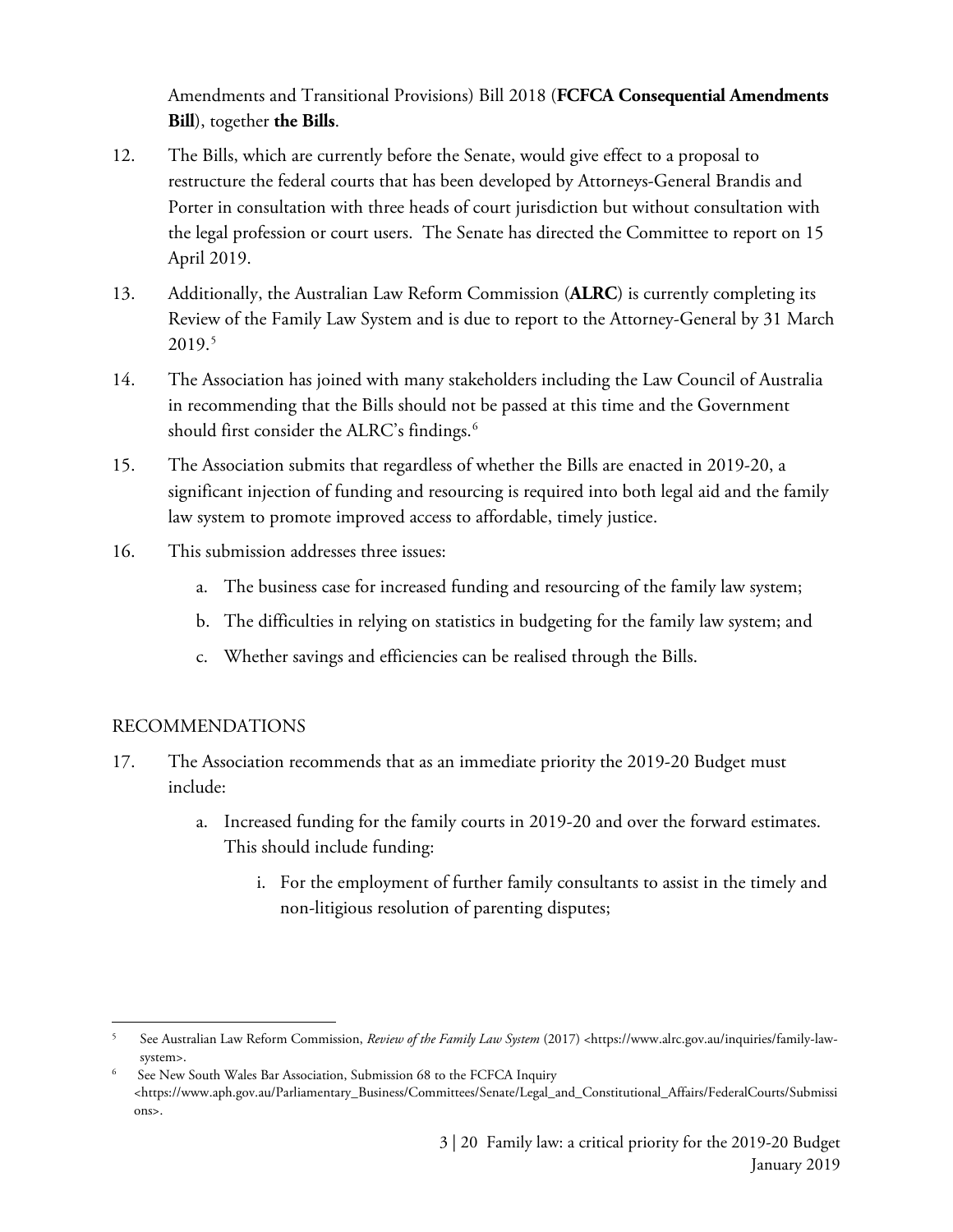- ii. For the employment of further registrars to properly manage matters before the Courts and to release judge time which is otherwise allocated to those tasks;
- iii. To appoint judges to both the Federal Circuit Court and the Family Court of Australia so as to at least restore the previous level of judicial resources; and
- iv. To appoint additional judges to reflect the expansion and increase in the work of both courts;
- b. Increased funding for legal aid in 2019-20 and over the forward estimates;
- c. Additional appropriation to fund the appointment of specialist family law judges, particularly if the Bills proceed in divisions 1 and 2 of the FCFCA, in 2019-20 and over the forward estimates;
- d. Increased funding for resourcing of the broader family law system in 2019-20 and over the forward estimates, including to investigate and implement recommendations by the ALRC's Review of the Family Law System.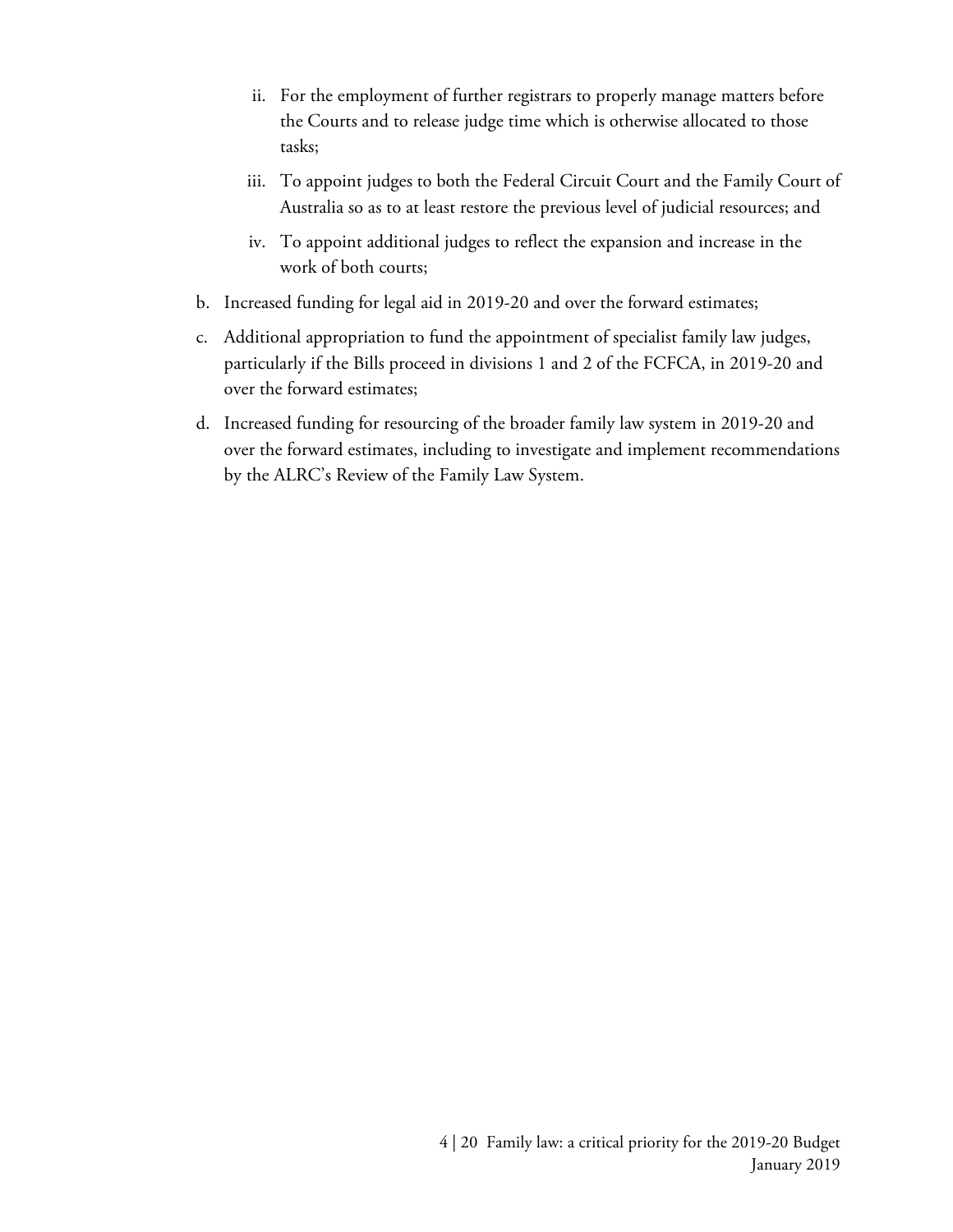## THE BUSINESS CASE FOR INCREASED FUNDING OF THE FAMILY LAW SYSTEM

- 18. It is widely acknowledged by court users, the legal profession, the Government and the judiciary that Australia's family law system is not serving the best interests of Australian children and families as well as it could or should.
- 19. The Association has consistently argued there is a dire need for greater investment in Australia's family law system for the following reasons:
	- a. The system has been systematically underfunded by successive Governments of both political persuasions;
	- b. The system has been adversely affected by a chronic lack and mismanagement of resources in both the Family Court and the Federal Circuit Court, including a failure to promptly replace retiring judicial officers;
	- c. Underfunding of legal aid has meant that a significant number of parties cannot afford legal representation in family law matters and by necessity appear unrepresented in court proceedings;
	- d. The above factors have cumulatively contributed to the creation of crippling judicial workloads and unacceptable, unfair and unsustainable delays in both courts; and
	- e. The challenges for judicial officers struggling with such caseloads, particularly in the Federal Circuit Court where judges are not required to satisfy the same statutory requirement as judges of the Family Court under section 22(2)(b) of the *Family Law Act 1975*, are adversely impacting the quality of outcomes delivered to parents and children.
- 20. Resourcing was a key issue raised by witnesses before the Committee's inquiry into the FCFCA Bills.

## *Underfunding and under-resourcing*

<span id="page-4-0"></span> $\overline{a}$ 

21. The Attorney-General stated in May that the national median time to trial has increased from 10.8 months to 15.2 months in the Federal Circuit Court (an increase of 40.7%), and from 11.5 months to 17 months in the Family Court (47.8%),[7](#page-4-0) from 2012-13 to 2016-17.[8](#page-4-1)

<span id="page-4-1"></span><sup>7</sup> Attorney-General for Australia, 'Court Reforms to help families save time and costs in family law disputes' (Media release, 30 May 2018) <https://www.attorneygeneral.gov.au/Media/Pages/Court-Reforms-to-help-families-save-time-and-costs-in-familylaw-disputes.aspx>.

<span id="page-4-2"></span><sup>8</sup> *Question Number and Title: AE18-014 - Family Court of Australia trends,* Senate Standing Committee On Legal and Constitutional Affairs, Additional Estimates 2017-18 (February 2018).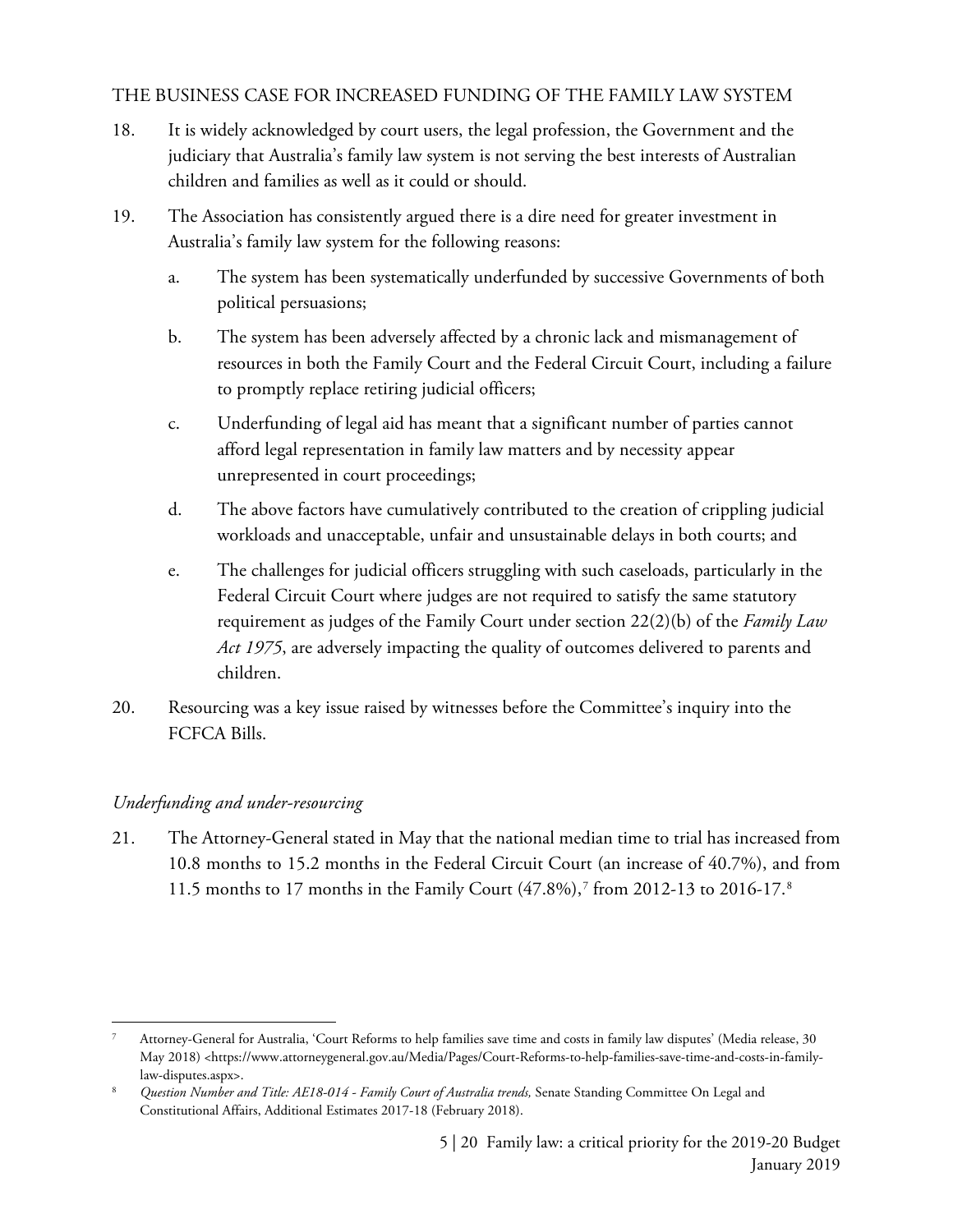- 22. During that time there has been an increase of just 2.73 percent, or \$6.724 million, in the operating appropriation provided to the Federal Court, Federal Circuit Court and the Family Court together from 2013-14 to 2017-18.[9](#page-4-2)
- 23. From 30 June 2013 to 19 January 2018, only two additional judicial officers were added to each of the FCC and the Family Court of Australia,<sup>[10](#page-5-0)</sup> bringing the total to 66 FCC Judges and 33 Family Court judges, representing a total increase of 4.2 percent.



- 24. The number of judges available to hear matters directly affects disposition rates. There has been a significant decrease in the number of judicial officers in the Family Court over the last fourteen years, which has severely reduced the court's capacity to manage its workload.
- 25. The reduction in the number of judicial officers is exacerbated by the appointment of judges who do not, whether in whole or part, hear and determine proceedings, particularly in the trial division. [11](#page-5-1)

 $\overline{\phantom{a}}$ <sup>9</sup> Federal Court of Australia, *Question on Notice AE18-018 - Family Court of Australia trends*, Senate Standing Committee On Legal and Constitutional Affairs, Attorney-General's Portfolio, Additional Estimates 2017-18 (February 2018).

<span id="page-5-0"></span><sup>10</sup> Federal Court of Australia, *Question on Notice AE18-015 – Number of Family Court of Australia and family law circuit court judges employed*, Senate Standing Committee On Legal and Constitutional Affairs, Attorney-General's Portfolio, Additional Estimates 2017-18 (February 2018).

<span id="page-5-1"></span><sup>&</sup>lt;sup>11</sup> For example in 2013 Justice Jennifer Coate was appointed to the Family Court and almost immediately assigned on a full-time basis to the Child Abuse Royal Commission: see Prime Minister, 'Government formally establishes royal commission' (Media Statement, 11 January 2013)

<sup>&</sup>lt;https://parlinfo.aph.gov.au/parlInfo/download/media/pressrel/2164343/upload\_binary/2164343.pdf;fileType=application%2F pdf#search=%22media/pressrel/2164343%22>.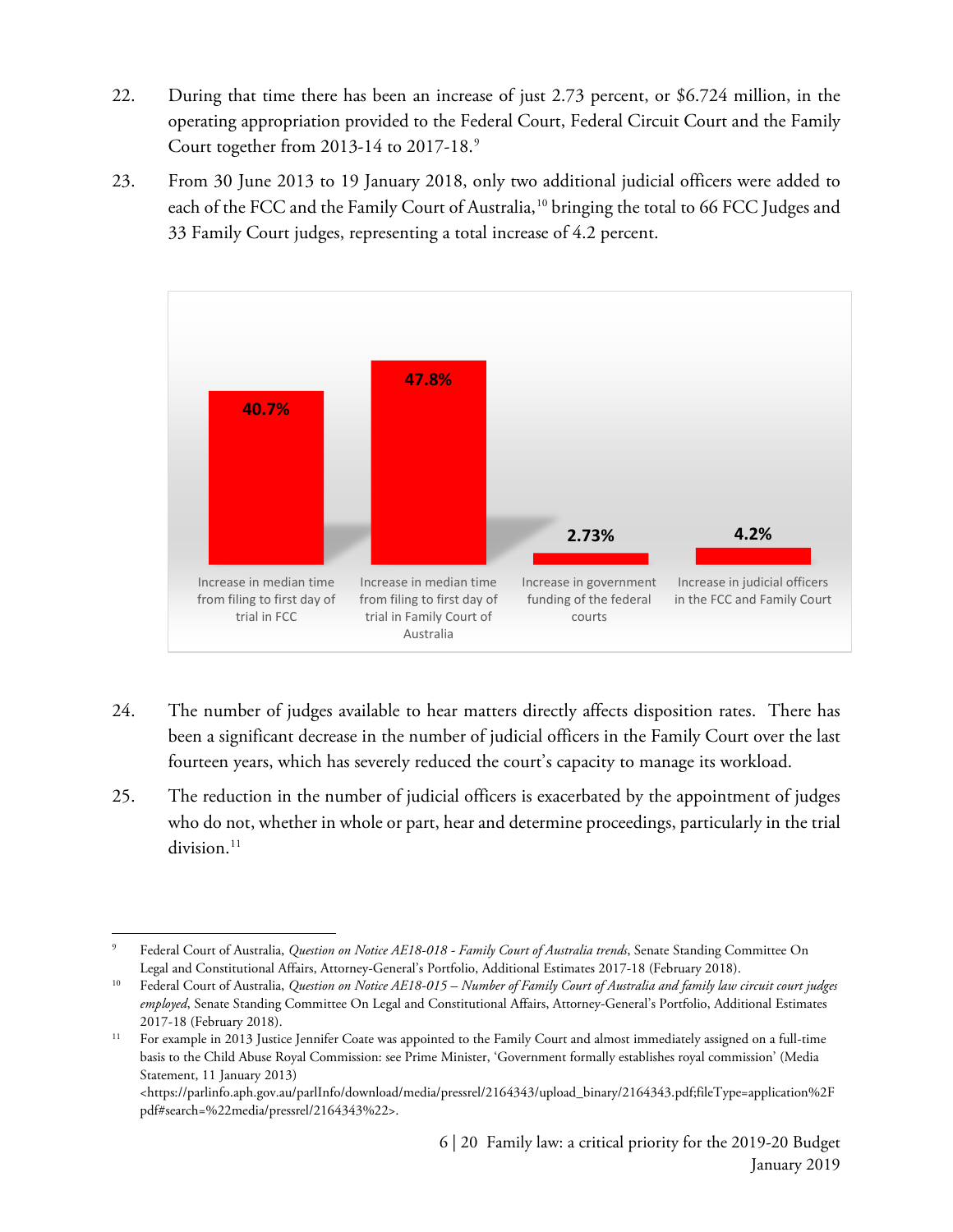

*Data source: Family Court Annual Reports* 

- 26. Further the repeated failure over more than a decade to promptly replace retiring judges has contributed to increased workloads for other judges, put pressure on already crowded lists and cascaded increased disposition times over successive years. [12](#page-6-0)
- 27. The Courts have consistently warned of, comprehensively recorded and clearly and transparently tracked the adverse ongoing impacts of delayed and insufficient judicial appointments on court backlogs through annual reporting over the last fourteen years.<sup>13</sup>
- 28. In December 2017, Opposition Members noted in their additional comments to the House of Representatives Standing Committee on Social Policy and Legal Affairs' Report into *A better family law system to support and protect those affected by family violence that*:<sup>[14](#page-6-2)</sup>

Delays in replacing judges in a timely manner have caused additional backlogs in the Family Court and the Federal Circuit Court. It is completely unacceptable that it took 560 days to replace a Sydney Family Court judge, more than twelve months to replace

 $\overline{a}$ 

<span id="page-6-1"></span><sup>13</sup> See, eg, Family Court of Australia, *Annual Report 2008-09* (Commonwealth of Australia, 2009), 4, 35 <http://www.familycourt.gov.au/wps/wcm/connect/2148c4cb-0c46-4a3b-91f5-fb6494a8d6cf/2008- 2009+Annual+Report.pdf?MOD=AJPERES&CONVERT\_TO=url&CACHEID=ROOTWORKSPACE-2148c4cb-0c46-4a3b-91f5-fb6494a8d6cf-lRyQwWz>; Family Court of Australia, *Annual Report 2009-10* (Commonwealth of Australia, 2010), 12, 41 <http://www.familycourt.gov.au/wps/wcm/connect/2148c4cb-0c46-4a3b-91f5-fb6494a8d6cf/2008- 2009+Annual+Report.pdf?MOD=AJPERES&CONVERT\_TO=url&CACHEID=ROOTWORKSPACE-2148c4cb-0c46-4a3b-91f5-fb6494a8d6cf-lRyQwWz>; Family Court of Australia, *Annual Report 2010-11* (Commonwealth of Australia, 2011) 46, 51 <http://www.familycourt.gov.au/wps/wcm/connect/fcoaweb/reports-and-publications/annual-reports/archived-annualreports/2010-11-annual-report>; Family Court of Australia, *Annual Report 2011-12* (Commonwealth of Australia, 2012, 50.

<span id="page-6-0"></span><sup>12</sup> Family Court of Australia, *Annual Report 2008-09* (Commonwealth of Australia, 2009), 4 <http://www.familycourt.gov.au/wps/wcm/connect/2148c4cb-0c46-4a3b-91f5-fb6494a8d6cf/2008- 2009+Annual+Report.pdf?MOD=AJPERES&CONVERT\_TO=url&CACHEID=ROOTWORKSPACE-2148c4cb-0c46-4a3b-91f5-fb6494a8d6cf-lRyQwWz>.

<span id="page-6-2"></span><sup>14</sup> House of Representatives Standing Committee on Social Policy and Legal Affairs, *A better family law system to support and protect those affected by family violence* (2017) 370.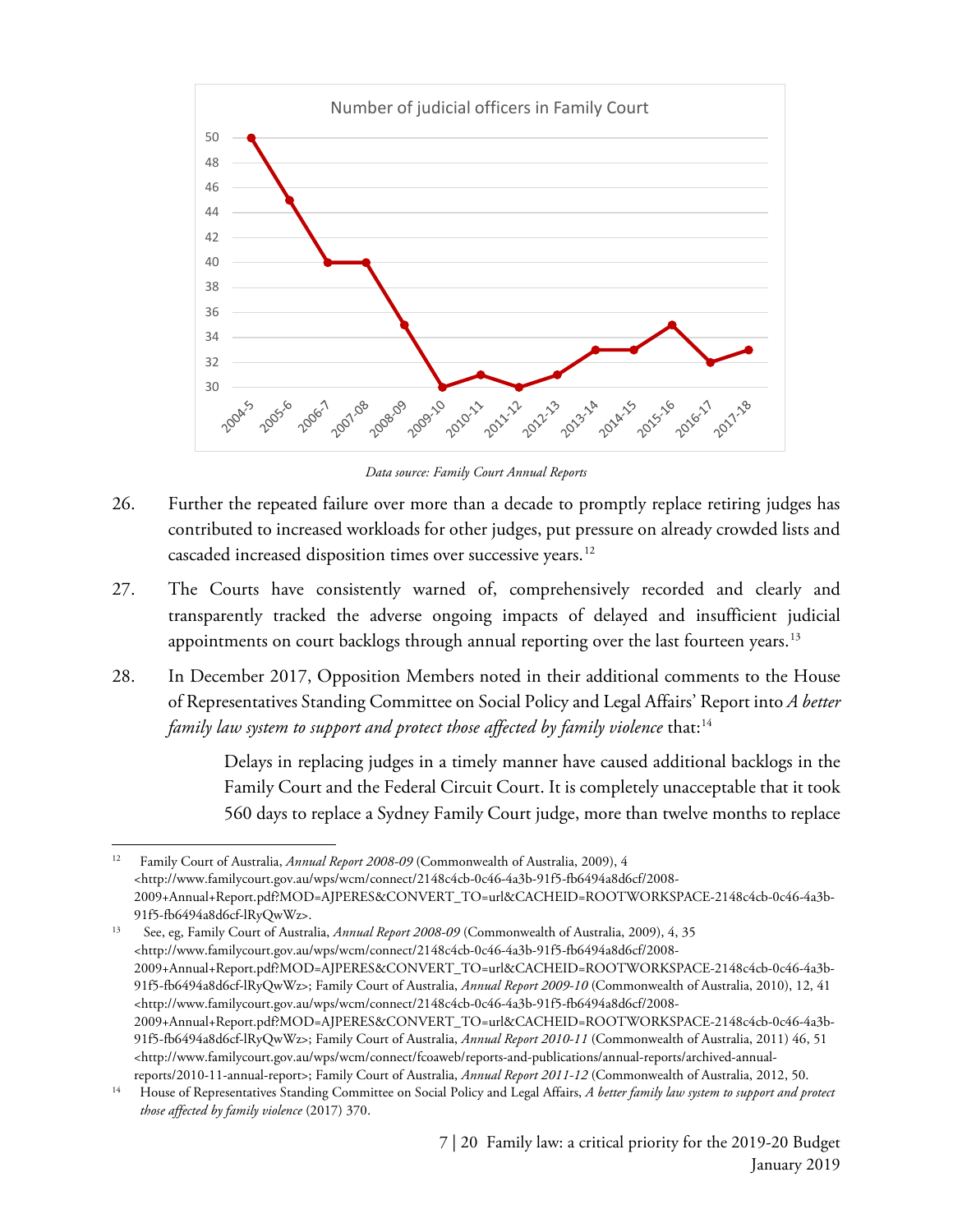a Brisbane Family Court judge, and more than seven months to replace a Federal Circuit Court judge in Newcastle. These delays are continuing to cause harm to families and children across Australia. The family law system and support services should be properly resourced to ensure Australian families have timely access to justice so they can move on with their lives safely.

The delays set out in the above quote alone demonstrate the loss, which can never be recovered even if a judge is replaced, of more than three years of judge time, in addition to the judge time lost in the period prior to a judges' retirement as they use up leave and clear their dockets.

- 29. The Secretary of the Attorney-General's Department, Mr Moraitis PSM, told Senate Estimates in February 2018 that "It's clear that, if we had more resources, we would deploy more judges in the daytime, and in the evenings if it suits people to have evening sessions,"[15](#page-7-0) and added that "In an ideal world, I'd love to see more funding for the courts…"[16](#page-7-1)
- 30. In October 2018 the Chief Executive and Principal Register of the Family Court, Mr Warwick Soden told Senate Estimates "We would dearly like to recruit more human resources to be deployed to the family law jurisdiction managed by the present Family Court and the Federal Circuit Court and possibly the new court that is proposed".[17](#page-7-2)
- 31. Attorney-General Porter has previously acknowledged the critical nexus between funding, judicial resourcing and reducing backlogs in family law matters. In 2012, when Attorney General for Western Australia, he announced a commitment of \$1.2 million in the 2012-13 State Budget to fund a new magistrate and support staff to reduce waiting times and case backlogs in the Family Court of Western Australia.<sup>[18](#page-7-3)</sup> The Attorney General's Press Release of 23 May 2012 stated as follows: [19](#page-7-4)

The funding increase will help to clear a backlog of existing cases and reduce the time separating de facto couples wait for a court hearing.

Attorney General Christian Porter said he acknowledged community concern about the delays experienced by many couples, married or de facto, who were waiting for the Family Court to hear their cases.

"This additional funding will reduce the time, and hence the distress, couples face when waiting for a court hearing," Mr Porter said.

 $\overline{a}$ 

<span id="page-7-0"></span><sup>&</sup>lt;sup>15</sup> Evidence to Senate Legal and Constitutional Affairs Legislation Committee – Additional Estimates, Parliament of Australia, Canberra, 27 February 2018, 80 (Mr Chris Moraitis, Secretary – Attorney-General's Department Executive).

<span id="page-7-1"></span> $16$  Ibid.<br> $17$  Evidents

<span id="page-7-2"></span><sup>17</sup> Evidence to Senate Legal and Constitutional Affairs Legislation Committee – Supplementary Budget Estimates, Parliament of Australia, Canberra, 23 October 2018, 44 (Mr Warwick Soden, Chief Executive Officer and Principal Registrar).<br><sup>18</sup> Attorney General of Western Australia, 'State budget 2012-13: Supporting our Community – Family Court fundi

<span id="page-7-3"></span><sup>(</sup>Media Statement, 23 May 2012) <https://www.mediastatements.wa.gov.au/Pages/Barnett/2012/05/State-Budget-2012-13- Supporting-our-Community---Family-Court-funding-boost.aspx>.

<span id="page-7-4"></span><sup>19</sup> Ibid.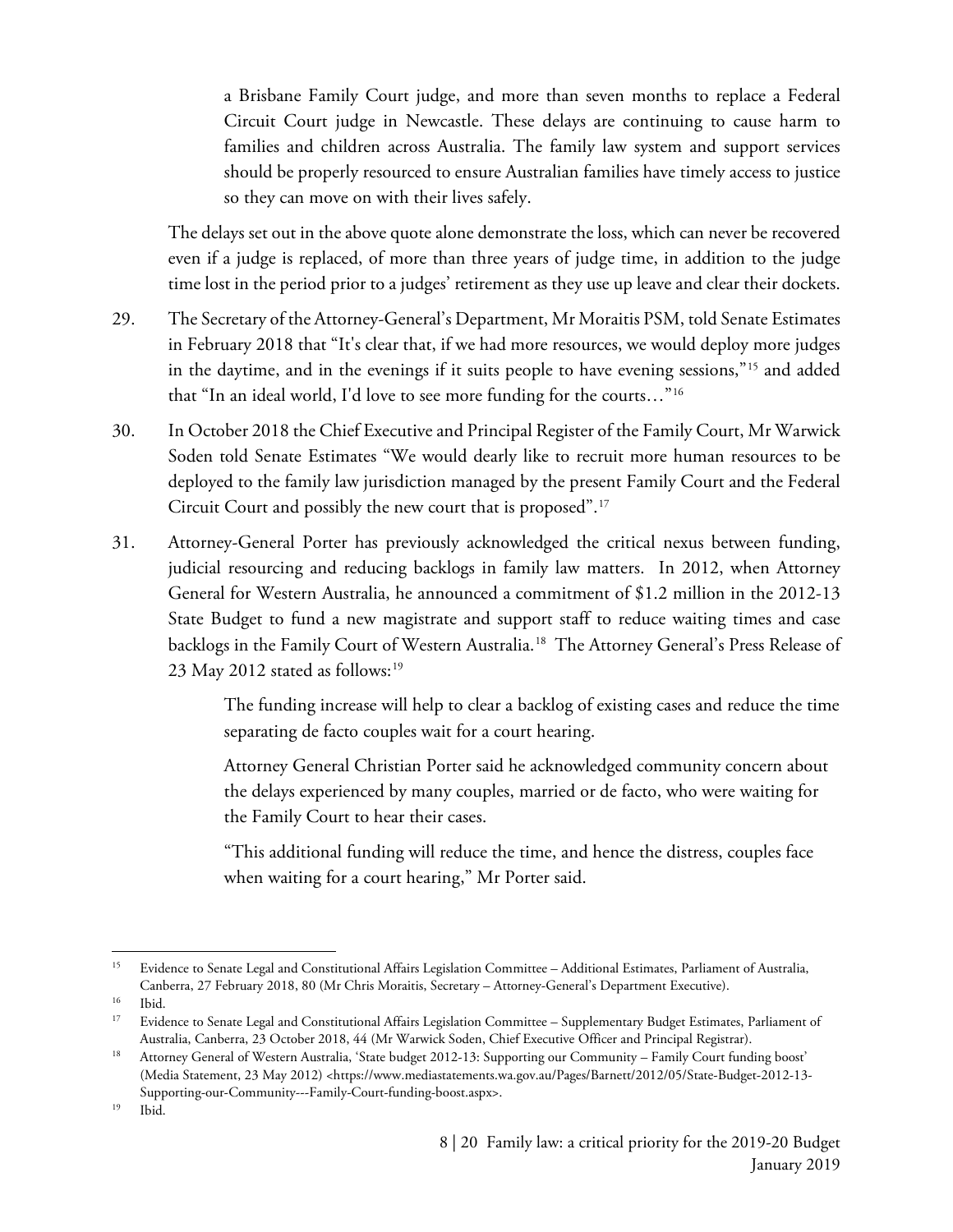- 32. Resourcing was identified as an area in need of urgent reform in the 2017 inquiry by the House of Representatives' Standing Committee of Social Policy and Legal Affairs into *A better family law system to support and protect those affected by family violence.* The Committee recommended that "the Australian Government considers the current backlog in the federal family courts and allocates additional resources to address this situation as a matter of priority".<sup>20</sup>
- 33. Further, the Family Court advised in its submission to the Inquiry that:<sup>[21](#page-8-1)</sup>

In terms of the amount of time that matters take to come on for hearing, it must be noted that current resourcing limits the capacity of the Court to hear matters more quickly. The Court acknowledges that it is unacceptable for matters involving family violence to be maintained in the family law system for a long period of time, as this increases the risk of conflict between parties.

- 34. It is disappointing, therefore, that despite Parliament's awareness of the issue, and the Attorney-General's first-hand knowledge of the impact that increasing funding, judicial and support staff has in reducing family court backlogs, the Commonwealth has not provided sufficient resources to the courts to address their work load or delays.
- 35. The 2019-20 Budget represents an opportunity to remedy this and make a significant contribution to advancing just outcomes in the family law system.

## *Legal aid*

- 36. It must be recognised that the majority of family law matters do not go to court. Many family law litigants are not involved in litigation by choice – they are left with no other course to protect the interests of their children and themselves following family breakdown.
- 37. Legal aid has been progressively cut by successive Federal Governments of both political persuasions, to the point where Commonwealth funding is now at its lowest level in more than two decades.[22](#page-8-2) The Federal Government's contribution to legal aid funding has dropped from 55 per cent in 1996-1997 to 32 per cent in 2017-2018.<sup>23</sup> Twenty years ago, the Federal Government contributed  $$11.57$  per capita.<sup>24</sup> In 2017-18 that contribution was  $$8.40.<sup>25</sup>$  $$8.40.<sup>25</sup>$  $$8.40.<sup>25</sup>$  The contribution is estimated to drop further to \$7.78 per capita in 2019-20.<sup>[26](#page-8-6)</sup>

<span id="page-8-0"></span>l <sup>20</sup> House of Representatives Standing Committee on Social Policy and Legal Affairs, *A better family law system to support and protect those affected by family violence* (2017), Recommendation 31, [8.92].

<span id="page-8-1"></span><sup>&</sup>lt;sup>21</sup> Family Court of Australia, Submission 44 to House of Representatives Standing Committee on Social Policy and Legal Affairs, Parliamentary inquiry into a better family law system to support and protect those affected by family violence, (2017) 4.<br>Commonwealth, *Parliamentary Debates*, Senate, 10 May 2018, 2868 (Senator Griff, South Australia), c

<span id="page-8-2"></span>Australia, 'Senate calls for legal aid funding increase post Budget' (Media Release, 10 May 2018)

<sup>&</sup>lt;https://www.lawcouncil.asn.au/media/media-releases/senate-calls-for-legal-aid-funding-increase-post-budget>.

<span id="page-8-4"></span><span id="page-8-3"></span> $23$  Ibid.<br> $24$  Ibid.

<span id="page-8-5"></span> $rac{24}{25}$  Ibid.

Ibid.

<span id="page-8-7"></span><span id="page-8-6"></span><sup>26</sup> Ibid.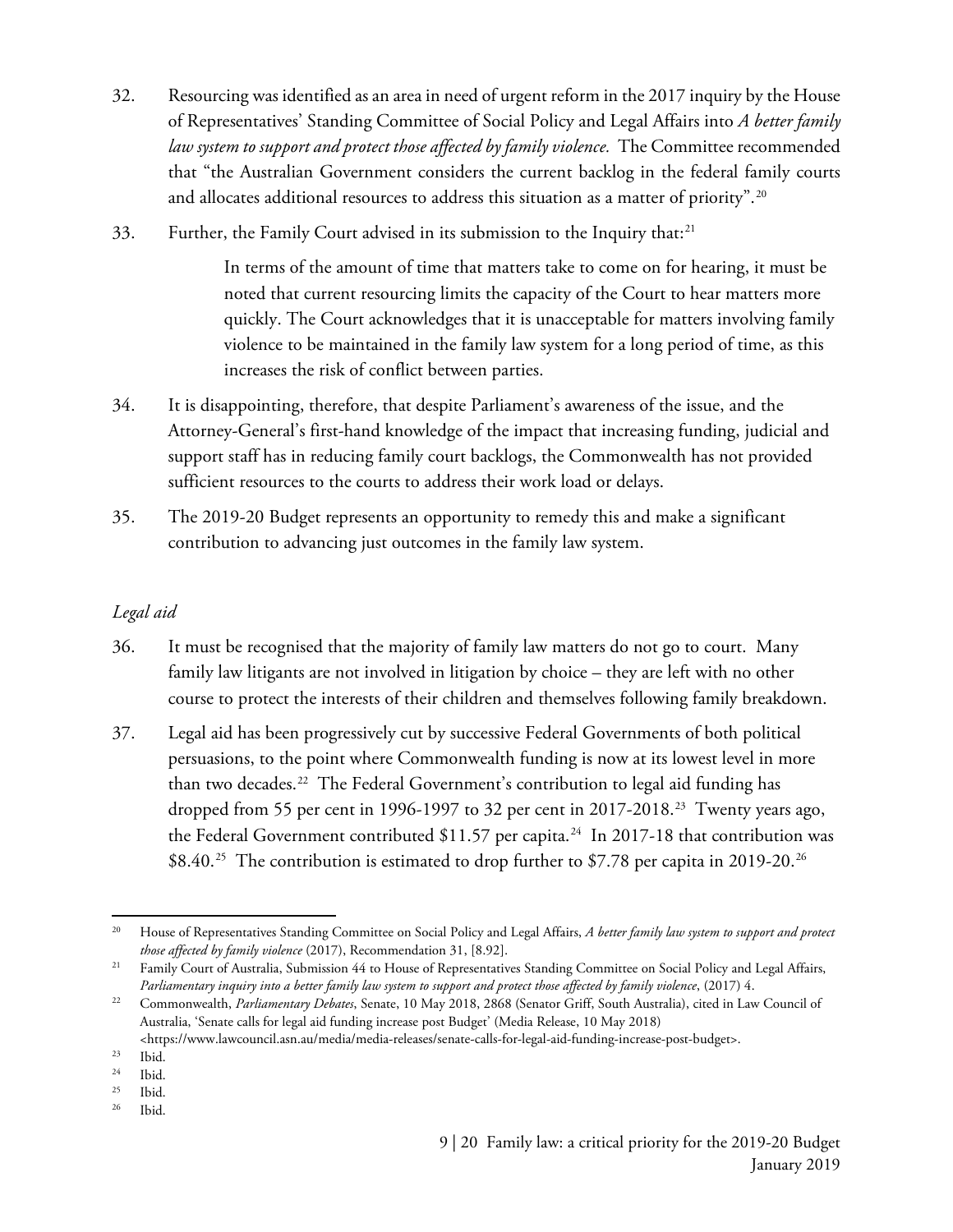- 38. The Senate acknowledged in May 2018 that while 14 per cent of Australia's population live below the poverty line, just six per cent of those below the line would actually qualify for legal aid under the current tests imposed due to a chronic lack of resourcing.<sup>[27](#page-8-7)</sup>
- 39. The lack of legal aid in family law has meant that already complex and emotionally-fraught matters are made more difficult by high rates of unrepresented litigants. Most litigants who are unrepresented cannot afford legal representation.<sup>[28](#page-9-0)</sup>
- 40. One in every three cases before the Family Court involve at least one unrepresented party.<sup>29</sup> Anecdotally it is believed there are similar rates of self-represented litigants in the Federal Circuit Court.
- 41. Dewar, Smith and Banks' 2000 *Litigants in person in the Family Court of Australia* research study identified that unrepresented litigants have a wide range of needs and assistance, including:<sup>[30](#page-9-2)</sup>
	- a. Information, including about relevant support services, court procedures and stages of the litigation process;
	- b. Advice, for example on form-filling, court etiquette, preparation of court documents, formation of legal argument and the rules of evidence; and
	- c. Emotional and practical support.
- 42. Dewar, Smith and Banks' Report concluded that self-represented litigants "consume more Court resources than represented parties"[31](#page-9-3) and reported amongst those consulted "almost unanimous agreement that *so long as they remain in the system* those matters [involving a selfrepresented litigant] are more demanding of the time of judicial officers and registry staff, and can be wasteful of the time of the other party and their legal advisers".<sup>32</sup>
- 43. One judge surveyed in preparation of Dewar, Smith and Banks' Report remarked at the time after a very full duty list that collectively the time taken for nine matters involving selfrepresented litigants would have been reduced by more than three hours, or half the time, if they had been represented.<sup>[33](#page-9-5)</sup>
- 44. Therefore, it is widely recognised that unrepresented litigants require more assistance and support from the courts, which means cases necessarily take longer to determine fairly.

 $\overline{a}$  $27$  Ibid.

<span id="page-9-0"></span><sup>28</sup> John Dewar, Barry Smith, Cate Banks, *Litigants in Person in the Family Court of Australia* (2000), Research Report No 20, 1.

<span id="page-9-1"></span><sup>&</sup>lt;sup>29</sup> Family Court of Australia, *Annual Report 2017-18* (2018), 33 [3.17] (Representation of litigants at trials, 2012-13 to 2017-18); Family Court of Australia, *Annual Report 2016-17* (2017), 41 Figure 3.18 (Representation of litigants at trials, 2012-13 to 2016- 17).

<span id="page-9-2"></span><sup>30</sup> John Dewar, Barry Smith, Cate Banks, *Litigants in Person in the Family Court of Australia* (2000), Research Report No 20, 1.

<sup>31</sup> John Dewar, Barry Smith, Cate Banks, *Litigants in Person in the Family Court of Australia* (2000), Research Report No 20, 3.

<span id="page-9-4"></span><span id="page-9-3"></span> $32$  Ibid, 2.

<span id="page-9-5"></span><sup>33</sup> Ibid, 51.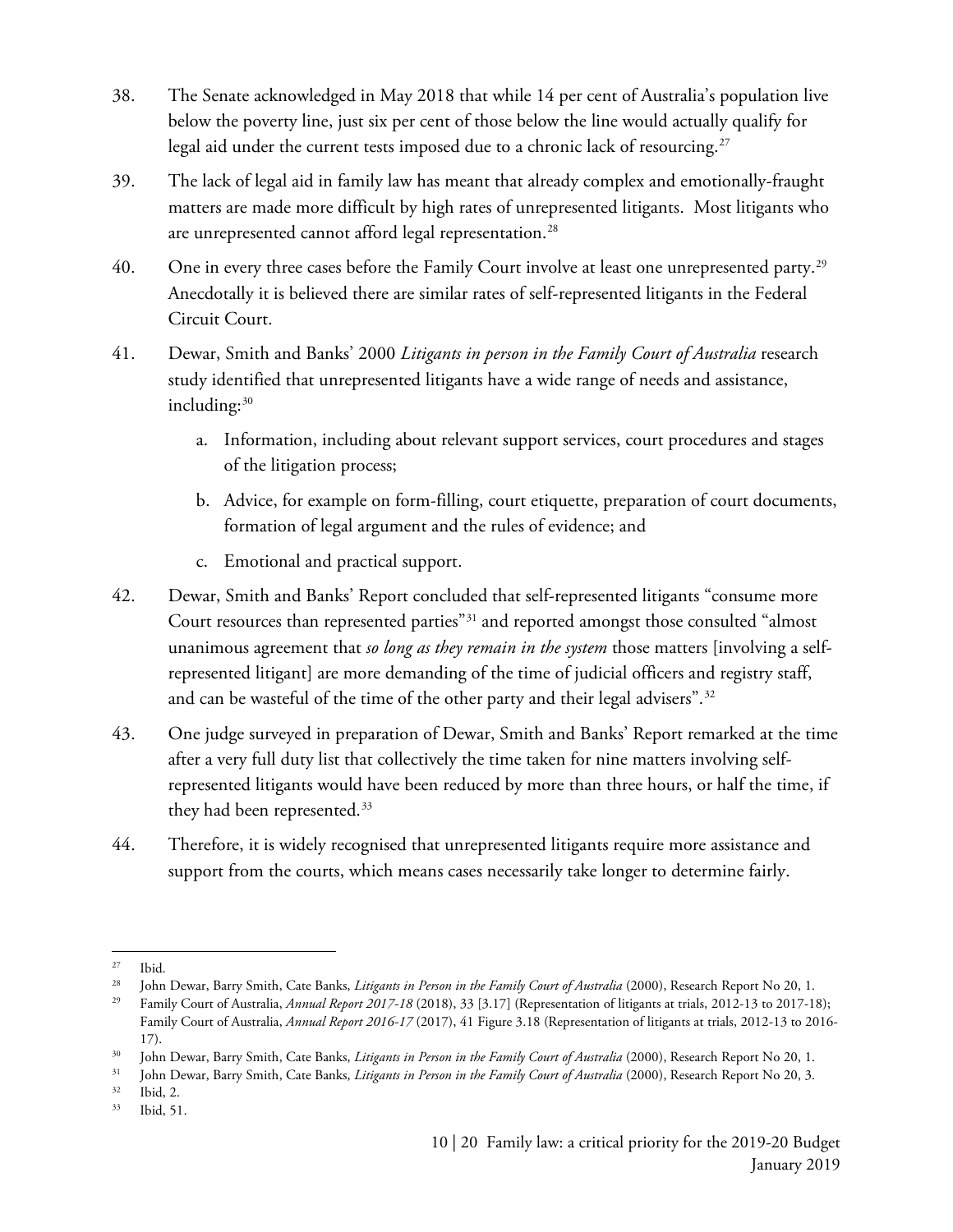### *Delays and judicial workloads*

- 45. The factors outlined above have contributed to crippling delays and crushing workloads in Australia's family law system. The impacts of this chronically overworked and underresourced system are primarily borne by children and families already at their most vulnerable, and by judicial officers faced with unsustainable workloads.
- 46. Legal Aid NSW has warned that: $34$

Such delays present barriers to the early identification of family violence, and the delivery of appropriate legal and nonlegal responses. Legal Aid NSW is concerned that many families with complex needs have been waiting for judicial determinations for excessive periods of time due to a shortage of judges. While these families wait, disputes often become more entrenched and risk issues can be heightened. Delay also increases the pressure on judicial officers and lawyers in terms of volume of work, which in turn decreases the likelihood of appropriate and comprehensive judicial responses to family violence. Reducing delay would allow for earlier findings of fact in relation to family violence to be made by the court.

- 47. Judges perform this important work in a difficult, high-pressure environment that carries the risk of physical danger to themselves and their families, as well as the gravity of knowing that their decisions, especially regarding children, could in some instances provoke extreme responses resulting in violence to a child or a party, or in some tragic cases death.
- 48. Pressures are evident in both courts, with the Federal Circuit Court also facing a crushing workload. The Court's CEO and Principal Registrar, Dr Fenwick, gave evidence at Senate Estimates in May 2018 of a backlog of approximately 17,400 pending cases in the Federal Circuit Court. [35](#page-10-1) Further, the Principal Registrar noted that the increasing number of migration and refugee division referrals to the Federal Circuit Court comprised "a significant component["36](#page-10-2) of the Court's workload and represented "roughly one-third of the total pending case load".<sup>[37](#page-10-3)</sup> This in turn contributes to delays in the Federal Circuit Court's family law cases which must compete directly with migration matters for resources and court time. Practitioners have also raised concerns about delays and pressures evident in the Federal Circuit Court's industrial list.
- 49. While funding of the family law system is very welcome, the funding announced during MYEFO for the appointment of a judge in the new appeal division of the FCFCA was premature as it pre-empts the findings of the Senate Committee's inquiry into the Bills and

<span id="page-10-0"></span> $\overline{\phantom{a}}$ <sup>34</sup> Legal Aid NSW, Submission 90 to House of Representatives Standing Committee on Social Policy and Legal Affairs, *Parliamentary inquiry into a better family law system to support and protect those affected by family violence*, (2017) 12.

<span id="page-10-1"></span><sup>&</sup>lt;sup>35</sup> Evidence to Senate Legal and Constitutional Affairs Legislation Committee - Estimates, Parliament of Australia, Canberra, 24 May 2018, 119 (Dr Stewart Fenwick, Chief Executive Officer and Principal Registrar).

<span id="page-10-2"></span><sup>36</sup> Ibid, 120.

<span id="page-10-3"></span><sup>37</sup> Ibid, 121.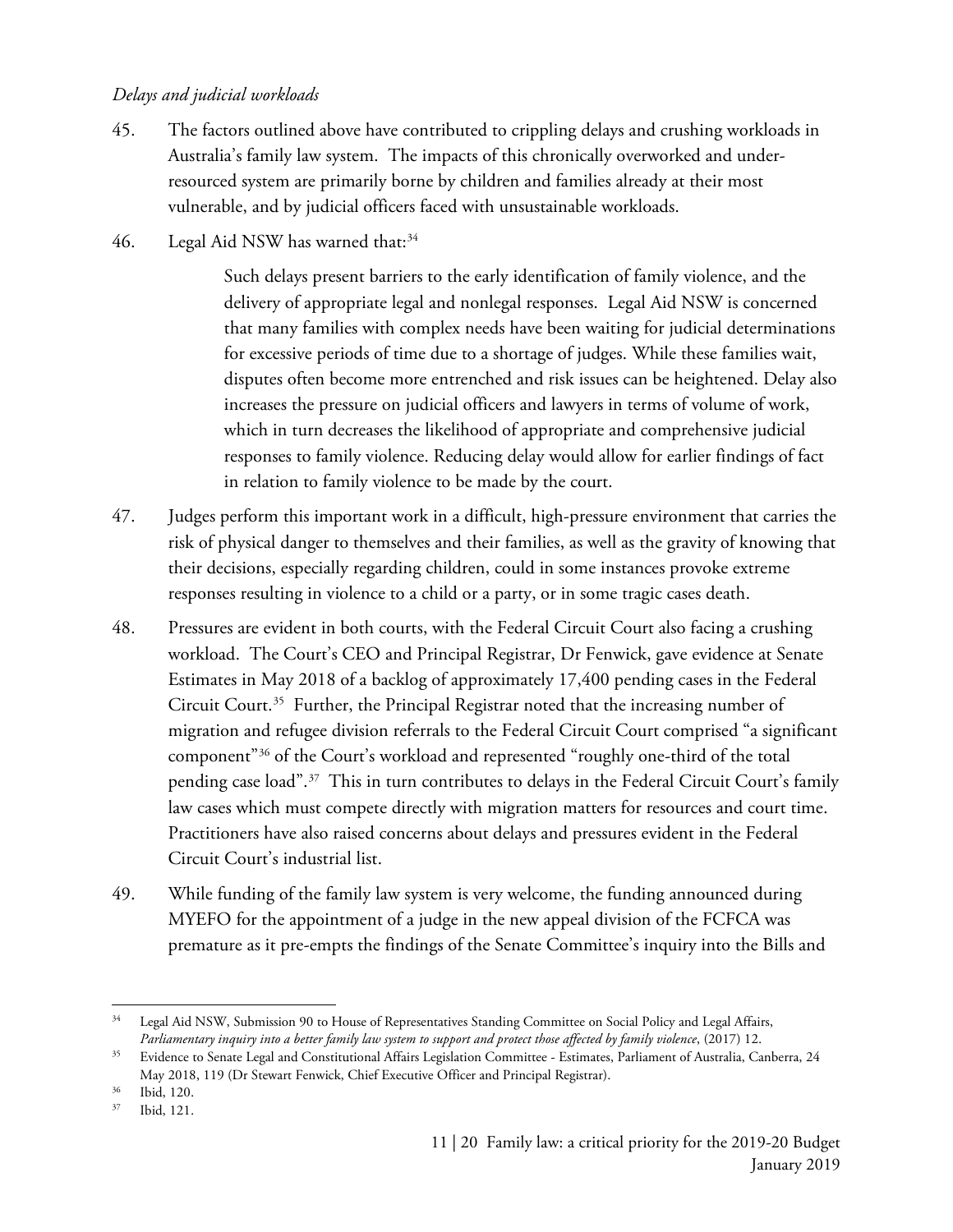overlooks the concerns that have been expressed by the Association and others regarding the proposal.

- 50. We suggest this funding be directed instead to a judicial appointment to the existing appeal division of the Family Court of Australia and not be contingent on passage of the Bills.
- 51. If the merger does proceed, the Attorney has indicated no further judges will be appointed to Division 1. This will have the effect of redirecting the most complex family law matters into Division 2, which is already struggling with migration and industrial matters. The Association recommends that in addition to increased funding of the family law system and legal aid, further judicial appointments must be made in the Family Court to ensure that Australians can continue to access the services of judges with specialist family law expertise.

## DIFFICULTIES IN RELYING ON STATISTICS IN BUDGETING FOR FAMILY LAW

- 52. Court statistics are not a proper or reliable measure of a legal system's success, especially in family law. The quality of justice that families and children experience at court is an important factor that cannot be quantified on a spreadsheet.
- 53. The former Chief Justice of Australia, the Honourable Murray Gleeson AC QC, warned that:<sup>[38](#page-11-0)</sup>

Nobody has yet devised a satisfactory indicator of judicial productivity, probably because the concept of productivity of judges is no more amenable to measurement than the productivity of parliamentarians. It is possible to measure some aspects of the performance of a judge or a court; and this may have utility. Justice, however, is more a matter of quality than quantity, and the desired judicial product is not a decision, but a just decision according to law.

- 54. Similarly, the former Chief Justice of New South Wales, the Honourable James Spigelman AC QC noted, "the most important aspects of the work of the courts are qualitative and cannot be measured, such as fairness, accessibility, openness, impartiality, legitimacy, participation, honesty and rationality".[39](#page-11-1)
- 55. Statistics and economic analysis alone cannot form a reliable or compelling mandate for law reform without due consideration and discussion of the qualitative outcomes and experiences of justice. The Attorney-General himself has acknowledged that data analysis "is not determinative of any particular course of reform".<sup>[40](#page-11-2)</sup>

<span id="page-11-1"></span><span id="page-11-0"></span> $\overline{\phantom{a}}$ 

<sup>38</sup> Murray Gleeson, 'The State of the Judicature' (Speech to the 35th Australian Legal Convention, Sydney, 25 March 2007) 14.

<span id="page-11-2"></span><sup>&</sup>lt;sup>39</sup> Quoted in Australian Bar Association, 'The ABA rejects the recent analysis of Federal Court judges' productivity' (Media Release, 30 October 2018) <http://australianbar.org/news-media/the-aba-rejects-the-recent-analysis-of-federal-court-judges-productivity>.

<span id="page-11-3"></span><sup>40</sup> Ibid.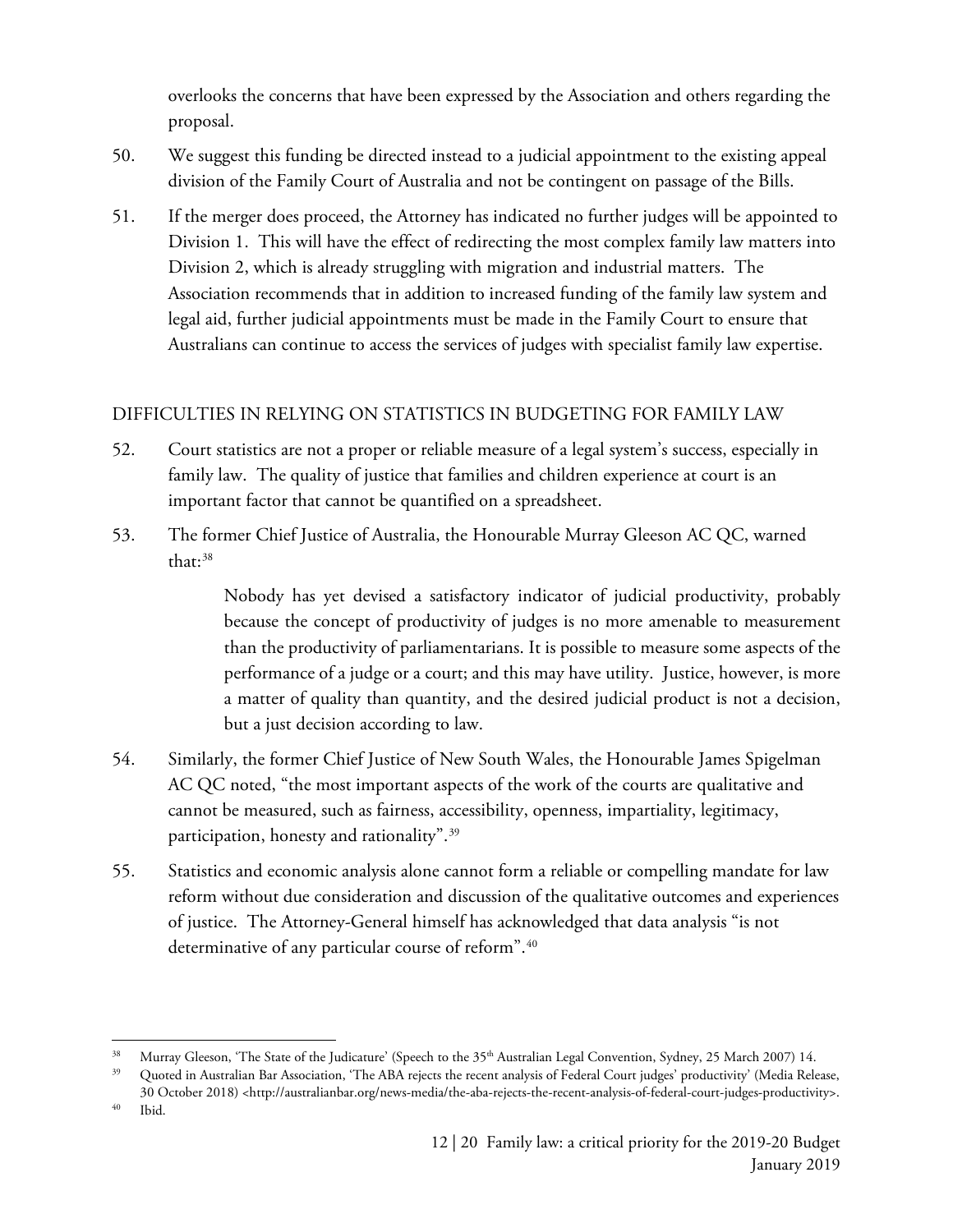- 56. This information can only be gleaned from meaningful consultation with court users, the community and key stakeholders including the legal profession. It is respectfully submitted that this must be taken into account by Treasury when budgeting.
- 57. As noted above, there is consensus across court users, the legal profession and the courts themselves that a resourcing and funding injection is urgently required to address demand.
- 58. The Attorney-General has sought to rely on comparisons in disposition rates between the Family Court and the Federal Circuit Court to justify in effect abolishing the Family Court by merging it into the Federal Circuit Court. For example, the Attorney-General stated in August 2018 that:<sup>[41](#page-11-3)</sup>

One concerning trend that has developed, which must be remedied, is that while the Family Court's downward shift in workload has recently been at its most significant, there has been no corresponding increase in output based on cases finalised.

In 2015-16, the Family Court had about 3,000 matters filed for final orders. One year later it was 2,750. Usually, when workload decreases, output (finalisations), should increase.

Unfortunately, the reverse occurred. Finalisations dropped from about 2,950 to 2,750. This is a major driver of increasing backlogs in the family law system.

59. With respect, this statement is inaccurate. As explained in the Family Court's 2009-10 Annual Report:<sup>[42](#page-12-0)</sup>

> Volumes of finalisations are difficult to predict each year: they are significantly dictated by client demand for Family Court services and the level of available judicial resources. Both of these are out of the control of the Court: clients determine where and when they will file their case and judicial appointments are at the discretion of the government…

- 60. The Attorney-General's argument does not take into account the fact that there is a fundamental difference in the complexity of work performed by the Family Court and the Federal Circuit Court.
- 61. The Family Court has explained that:<sup>[43](#page-12-1)</sup>

There are many factors that affect the time to get to trial, such as the complexity of the issues, matters pending in other courts, and the availability of judicial resources.

<span id="page-12-2"></span><span id="page-12-1"></span><span id="page-12-0"></span> $\overline{\phantom{a}}$ <sup>41</sup> Attorney-General for Australia, the Hon Christian Porter MP, 'Op-Ed – Family Courts reform' (Media Release, 3 August 2018) <https://www.attorneygeneral.gov.au/Media/Pages/Op-ed-family-courts-reform.aspx>.

<sup>42</sup> Family Court of Australia, *Annual Report 2009-10* (2010) 37; see also Family Court of Australia, *Annual Report 2008-09* (2009) 31.

<span id="page-12-5"></span><span id="page-12-4"></span><span id="page-12-3"></span><sup>43</sup> *Question Number and Title: AE18-014 - Family Court of Australia trends,* Senate Standing Committee On Legal and Constitutional Affairs, Additional Estimates 2017-18 (February 2018).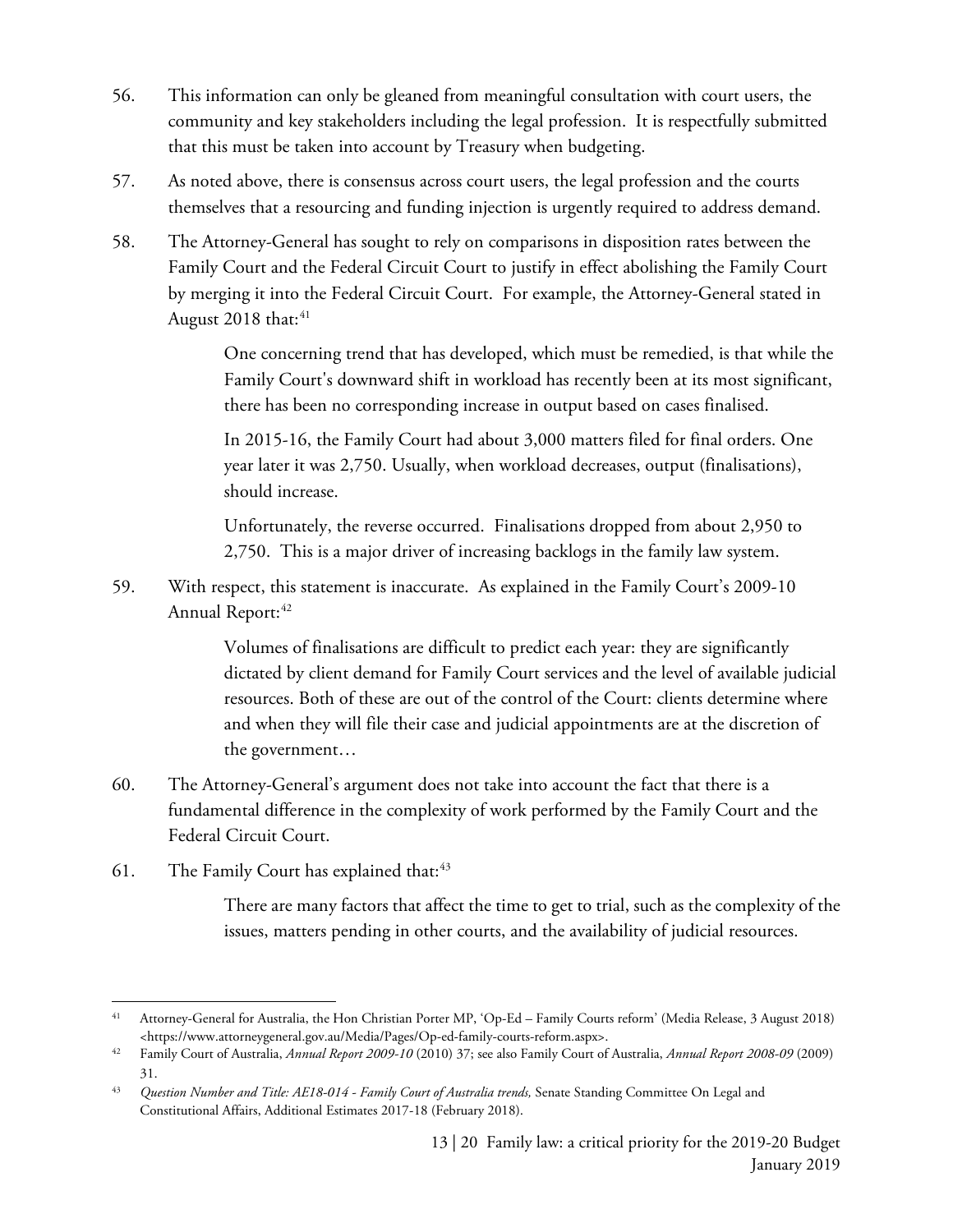- 62. Australian Government budget documents acknowledge that the Family Court handles the most "complex and difficult family law matters".<sup>[44](#page-12-2)</sup> This includes matters involving allegations of family violence or child abuse, complex property matters, international family law including child abduction, and applications seeking approval for specialist medical procedures such as treatment for gender dysphoria in children.<sup>[45](#page-12-3)</sup>
- 63. In contrast, one in every two family law matters filed in the Federal Circuit Court are divorce applications.<sup>[46](#page-12-4)</sup> This work is largely paper-based and, according to the Court's 2016-17 Annual Report, largely undertaken by registrars, not judges.<sup>[47](#page-12-5)</sup>
- 64. It is not surprising, therefore, that the complex, highly specialised family law cases heard by the Family Court take longer to resolve and are more resource intensive, by their very nature, than the simpler matters handled by the Federal Circuit Court.
- 65. In October 2018 Mr Warwick Soden confirmed to Senate Estimates that:<sup>[48](#page-13-0)</sup>

My expectation would be, and I think the judges of the Family Court would correctly assert, that the cases the Family Court deals with are in the 'more complex' category. In other words, it's fair to say the Family Court and the Federal Circuit Court deal with complex cases but the Family Court deals with the very complex cases.

- 66. It is not possible to compare disposition rates between the Courts as an accurate measure of success, just as it is not useful to compare waiting times at a local GP with waiting times at a hospital emergency room. The type of work, the intensity and the complexity of cases that present are too different to be accurately or effectively compared.
- 67. The Judicial Conference of Australia recently warned that it is "neither meaningful nor helpful to compare the work of individual judges, and to purport to judge their productivity" by simplistic statistical analysis that fails to take into account such qualitative and quantitative factors, including: 49
	- a. the state of the lists in the various registries and the amount of time available immediately after matters were heard in which to write judgments;

l <sup>44</sup> Federal Court of Australia, *Corporate Plan 2017-18* (2017) 18; Family Court of Australia, *Annual Report 2017-18* (2018) 21; see also Commonwealth, *Attorney-General's Portfolio 2018-19 Portfolio Budget Statement* (2018)>; Commonwealth, Attorney-*General's Portfolio 2017-18 Portfolio Budget Statement* (2017) 202; *Attorney-General's Portfolio 2016-17 Portfolio Budget Statement*  (2016) 210.

<span id="page-13-0"></span> $\frac{45}{46}$  Ibid.

<sup>46</sup> Federal Circuit Court of Australia, *Annual Report 2016-17* (2017) 45.

<span id="page-13-1"></span> $\frac{47}{48}$  Ibid, 52.

<sup>48</sup> Evidence to Senate Legal and Constitutional Affairs Legislation Committee – Supplementary Budget Estimates, Parliament of Australia, Canberra, 23 October 2018, 47 (Mr Warwick Soden, Chief Executive Officer and Principal Registrar, Family Court of Australia).

<span id="page-13-2"></span><sup>49</sup> Judicial Conference of Australia, 'Judicial Association says analysis of Federal Court's work is fundamentally flawed' (Media Statement, 30 October 2018) <https://www.jca.asn.au/judicial-association-says-analysis-of-federal-courts-work-is-fundamentallyflawed-30-october-2018/>.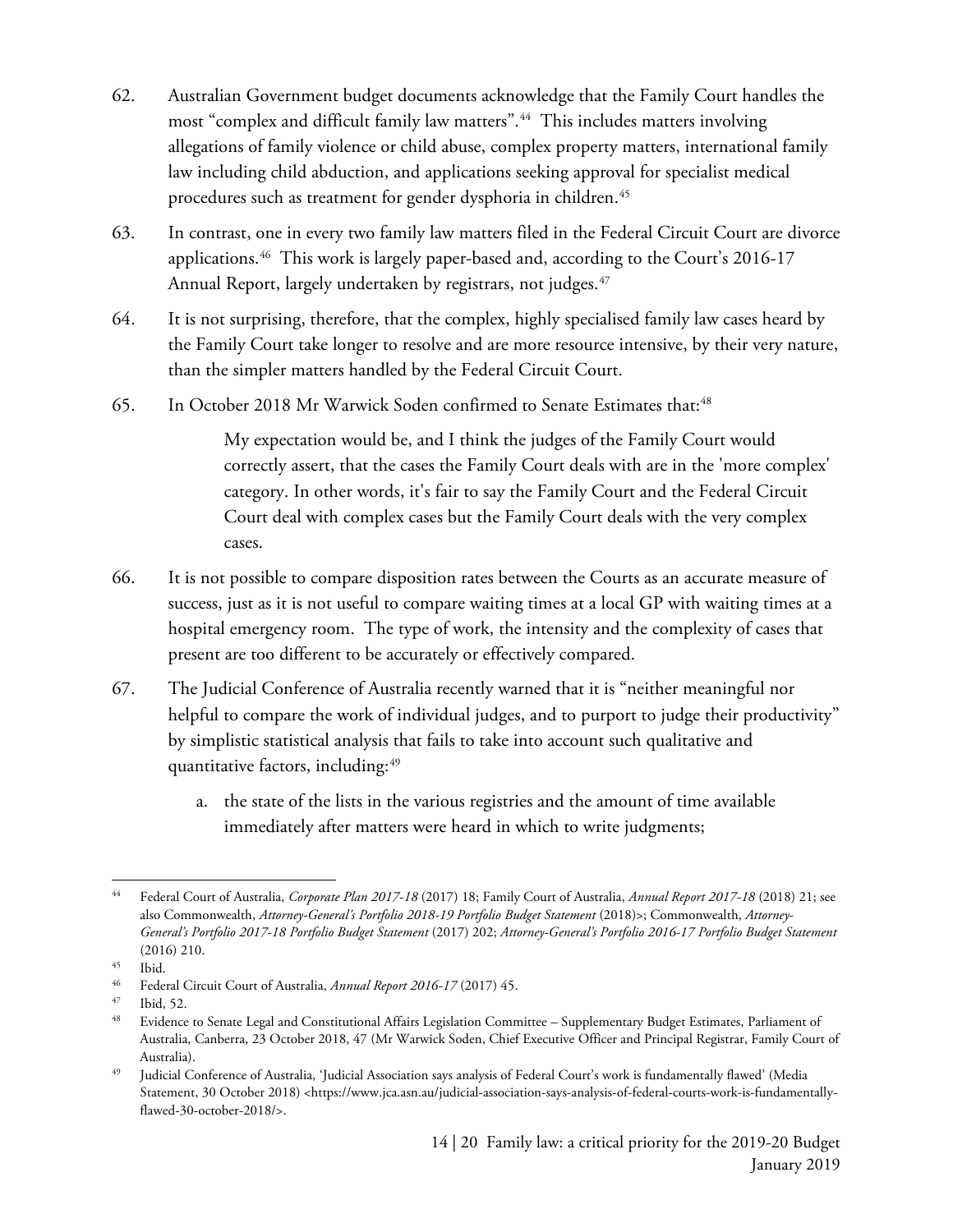- b. the length and complexity of the matters heard and determined by individual judges during the limited time period over which the "statistics" were compiled;
- c. the amount of time spent by individual judges case-managing matters which settle either before trial or part-heard and the clearance rate as a result of settlements;
- d. the work done by judges sitting from time to time in other jurisdictions and other non-judicial work performed by individual judges, for example on committees, on Law Reform Commissions, and in judicial education in the region; or
- e. appellate work of the court.
- 68. The Attorney-General's statement does not acknowledge the fact that despite the challenges of under-resourcing, the Court is achieving a 100 per cent clearance rate.<sup>[50](#page-13-2)</sup>
- 69. Further, the Attorney-General's statement does not take into account the adverse, ongoing impacts of delayed and insufficient judicial appointments over the last fourteen years. The 'usual' position advanced by the Attorney-General assumes at least a static level in those undertaking the work – when a workforce is reduced, the output of the overall organisation would usually be expected to reduce.
- 70. Additionally, orders entered by consent have not been excluded from the statistics for the Federal Circuit Court against which the Family Court is compared. Whilst it is accepted that proceedings commenced by Applications for Consent Orders are filed as a matter of course in the Family Court, (for which the statistics are adjusted), there is evident adjustment in the disposition rates asserted for the Federal Circuit Court to recognise consent orders entered, even where concluded by the parties or Registrars outside of Court.
- 71. Differences in the courts' disposition rates are not proof that the Family Court is failing nor a mandate for reform. They are simply a reflection of the fact that the Courts perform work which differs substantially in complexity, content and form, and of manifest underresourcing pressures.
- 72. To the extent that it is argued by the Government that the Bills will result in the disposition of more cases leading to less delays, the Association takes direct issue with the validity of that contention.
- 73. Former Chief Justice of the High Court, the Honourable Robert French AC, said in 2009 that:<sup>[51](#page-14-0)</sup>

 $\overline{\phantom{a}}$ <sup>50</sup> Chief Justice of the Family Court of Australia, the Honourable Chief Justice John Pascoe AC CVO, 'State of the Nation' (Speech delivered at 18th National Family Law Conference, Brisbane, 3 October 2018) <http://www.familycourt.gov.au/wps/wcm/connect/fcoaweb/reports-and-publications/speeches-conference-papers/2018/speechcj-nflc>.

<span id="page-14-0"></span><sup>&</sup>lt;sup>51</sup> Chief Justice R S French, 'Boundary Conditions – the funding of Courts within a Constitutional Framework' (Speech to the Australian Institute of Judicial Administration, Australian Court Administrators' Group Conference, Melbourne, 15 May 2009) 2-3 <http://www.hcourt.gov.au/assets/publications/speeches/current-justices/frenchcj/frenchcj15may09.pdf>.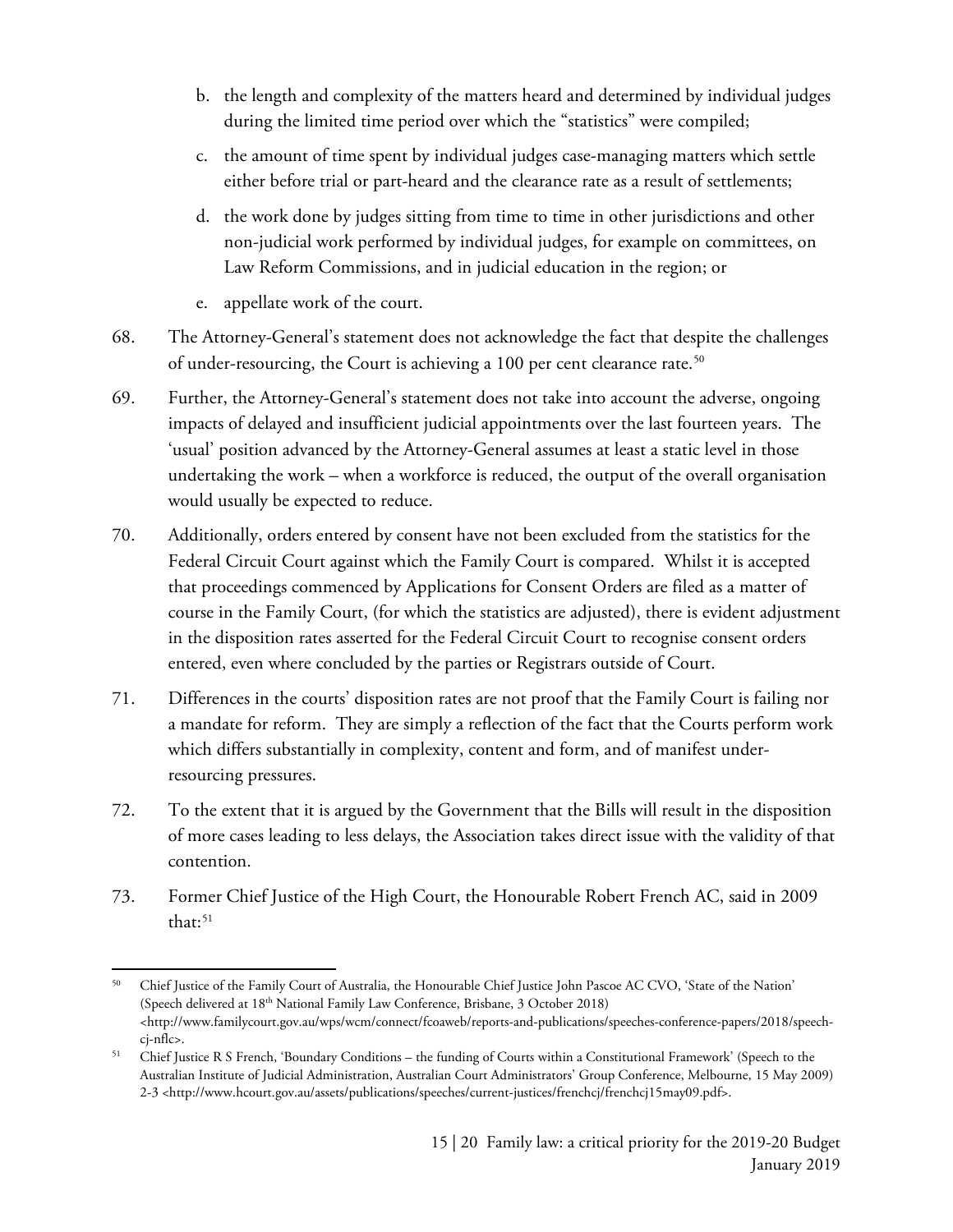…The provision of public moneys to the courts is necessarily founded upon value judgments about their functions in the maintenance of constitutional arrangements, the rule of law and the provision of access to justice for individuals, organisations and governments.

If these larger considerations are not taken seriously a reductionist approach characterised by a kind of simplistic economic rationalism may cause inappropriate funding decisions to be made or inappropriate conditions to be attached to funding. Any model which treats the courts as competitors in a market for the provision of dispute resolution services requires particularly close scrutiny. That having been said, the community, through its elected representatives, has every right to require that measures are in place to ensure that public resources allocated to the courts are used efficiently and that their use is capable of intelligible explanation and justification.

- 74. There was much discussion last year of statistics, case times and disposition rates. What has been missing from this policy debate is any meaningful consideration and discussion of the factors identified in Mr French's first paragraph, including the extent to which our family law system reflects and upholds the rule of law, provides and supports access to justice for families and children, and whether current budgeting arrangements and expectations satisfactorily support the institutional independence of the judiciary and the separation of powers.
- 75. The importance of family, and a just, accessible family law system, to Australian society is well-established. If a system is struggling to realise its key purpose or deliver a key service, the policy answer is not to compromise or do away with that service. The answer should be to better resource and support its service delivery.
- 76. Historically, inappropriate funding decisions have catastrophically undermined the civil justice system's capacity to deliver family law services in a timely manner. Correcting this through the injection of funding and resourcing in the 2019-20 Budget must be a priority.

### CAN SAVINGS AND EFFICIENCIES BE REALISED THROUGH THE BILLS?

- 77. This section considers whether efficiencies and savings could be realised in the family law system through the proposed court merger the subject of the Bills.
- 78. There is widespread concern amongst stakeholders, shared by the Association, that in the name of achieving efficiencies, the Bills will have the effect of abolishing a specialist superior court of record and will thus result in a significant diminution in the quality of the family law justice system, to the detriment of Australian children and families in need of its services.
- <span id="page-15-1"></span><span id="page-15-0"></span>79. The Federal Courts are already managed by a single unified administrative structure as a result of the back of house changes made to the system several years ago. The Federal Court,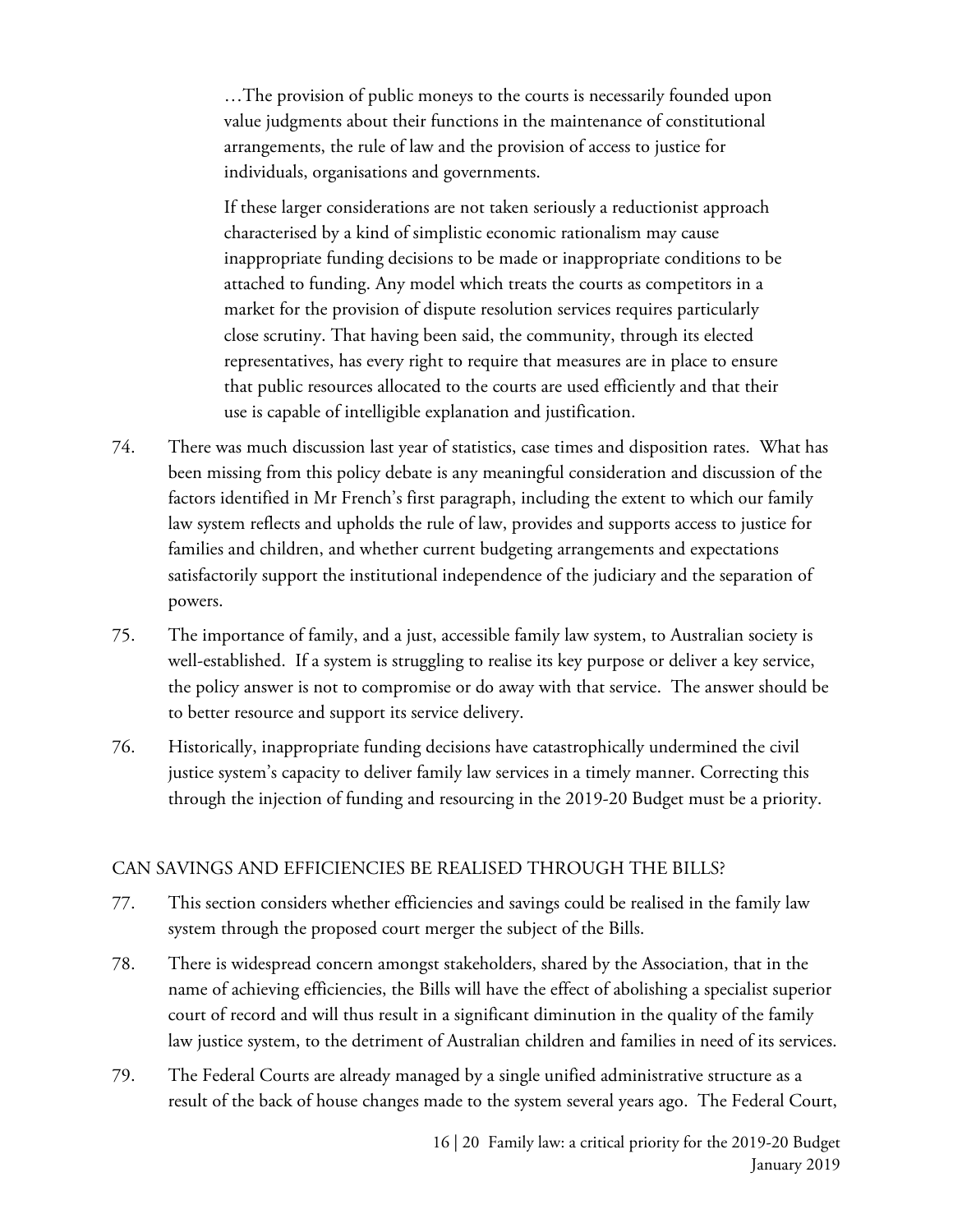Family Court and Federal Circuit Court are now managed as one "entity" or "administrative body with a single appropriation" for budgetary purposes,<sup>[52](#page-15-0)</sup> and run in effect by the Federal Court.

- 80. As identified in the FCFCA Bill's EM, the PWC Report has been relied upon by the Government as the foundation for its claims regarding the efficiencies, backlogs and delays in the Courts.<sup>[53](#page-15-1)</sup>
- 81. For the reasons set out in detail in the Association's submission to the Inquiry, the PWC Report does not provide a clear mandate or persuasive case for the Government's propose restructure of the family law system. There is no attempt to advance any basis for the efficiencies asserted, including in the PWC Report from which they are sourced. The asserted efficiencies defy rational explanation and display a misunderstanding of both the present court system and that which is proposed by the Bills.
- 82. In summary, the PWC Report has been taken out of context and the statistics relied on rejected by many witnesses before the Committee including the Association.
- 83. PWC Partner Ms Zac Hatzantonis**,** told the Committee in Adelaide that "We can't comment on the broader intent of usage of our report by government. Our focus of the report was very clearly on operational data; it didn't consider detailed reform opportunities."[54](#page-16-0)
- 84. No procedural or management reforms can have any material impact upon the delays, and associated time, financial and emotional costs for litigants, without appropriate and increased resourcing.
- 85. The absence of any commitment to any real and sustained increase in funding to the court system, however structured, makes such efficiency claims unrealistic.
- 86. It is also unclear what the basis is for the financial saving of \$3 million to be realised over the forward estimates under the proposed reform.<sup>[55](#page-16-1)</sup> If these savings are predicted to be realised through the creation of a single entry point and harmonisation of rules, which can be done without legislation, it would be more frugal not to proceed with the legislative reform, which would allow the \$4 million already earmarked "to assist with the implementation costs of the structural reform of the federal courts" to be used to fund further resourcing, including the provision of further family consultants and registrars.<sup>[56](#page-16-2)</sup>

l

<sup>52</sup> See Commonwealth, Attorney-General's Portfolio 2018-19 Portfolio Budget Statement (2018), 135 [1.1].

<span id="page-16-0"></span><sup>53</sup> Explanatory Memorandum, Federal Circuit and Family Court of Australia Bill 2018 [2].<br>54 Ms Zac Hatzantonis, Evidence to Adelaide Public Hearing of the Legal and Constitution

<sup>54</sup> Ms Zac Hatzantonis, Evidence to Adelaide Public Hearing of the Legal and Constitutional Affairs Legislation Committee's Inquiry into the FCFCA Bills, 11 December 2018, 48.

<span id="page-16-2"></span><span id="page-16-1"></span><sup>55</sup> See Explanatory Memorandum, Federal Circuit and Family Law Bill 2018 [16].

<span id="page-16-3"></span><sup>56</sup> Ibid, [15].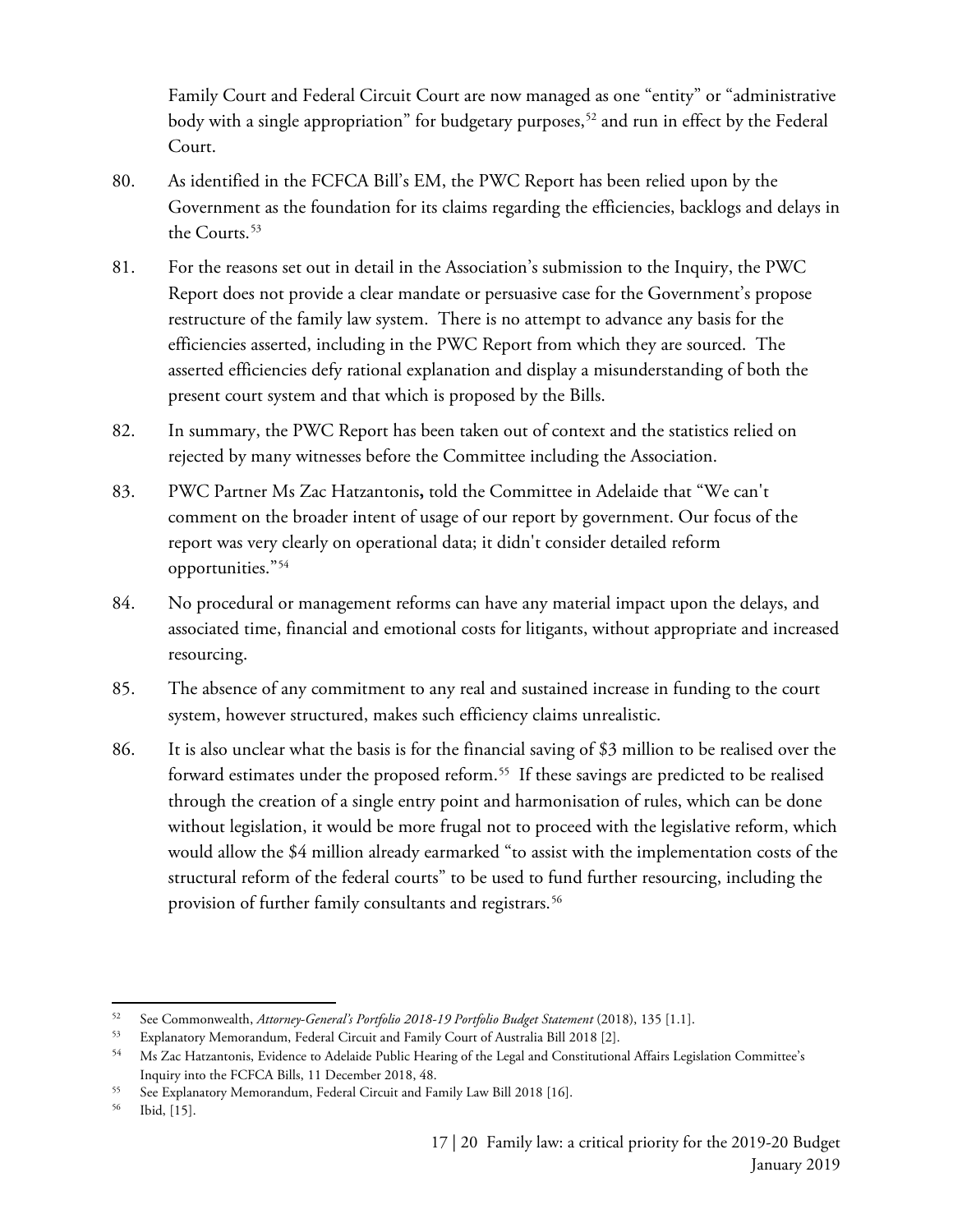- 87. In any event, without a significant funding and resource commitment, there is no rational basis for concluding that the proposed reforms can and will have any impact upon the delays experienced.
- 88. The Bills propose that ultimately all of the work of the Family Court will be subsumed by the existing Federal Circuit Court which, as the examples illustrate, is simply unable to deal with its existing workload. That this is proposed to occur without any additional resourcing is alarming.
- 89. Failure to do so will simply perpetuate existing pressures and problems in a new structure.

### *Improvements that do not require legislation*

- 90. There are improvements that can be made now to the family law system that do not require legislation.
- 91. The first is to make use of existing rule-making powers to achieve a single set of rules, practices and procedures for family law matters. The legal profession has long-advocated for this measure, which has been consistently rejected by both Courts. Legislation is not required to achieve the "common leadership, common management and a comprehensive and consistent internal case management approach" referred to in the Explanatory Memorandum of the FCFCA Bill.<sup>[57](#page-16-3)</sup>
- 92. There is no reason, therefore, why objectives outlined at [5] and [7] of the FCFCA Bill's Explanatory Memorandum could not be achieved by harmonisation of court rules without requiring legislation. [58](#page-17-0)
- 93. A single case management procedure should be implemented, trialed and assessed before any further reform, particularly legislative reform is undertaken. If like results could be achieved without legislation, this could allow the \$4 million set aside to assist with "implementation costs of the structural reform" to be reinvested directly in additional resources for the courts including judges.<sup>[59](#page-17-1)</sup>
- 94. Second, investing funding and improved resourcing in the family courts, including appointing more judges with relevant experience would make an almost immediate impact on reducing case backlog and improving disposition rates.
- <span id="page-17-2"></span><span id="page-17-1"></span><span id="page-17-0"></span>95. The Association has repeatedly called for a commitment by the Federal Government to the proper funding of the family law system and the Courts within it so as to provide a functioning and sustainable system of justice for those members of the community in need of family law assistance.

<span id="page-17-4"></span><span id="page-17-3"></span>l <sup>57</sup> Explanatory Memorandum, Federal Circuit and Family Court of Australia Bill 2018 [3].

<span id="page-17-6"></span><span id="page-17-5"></span><sup>58</sup> Explanatory Memorandum, Federal Circuit and Family Court of Australia Bill 2018 [5], [7].

<span id="page-17-7"></span>Ibid, [15].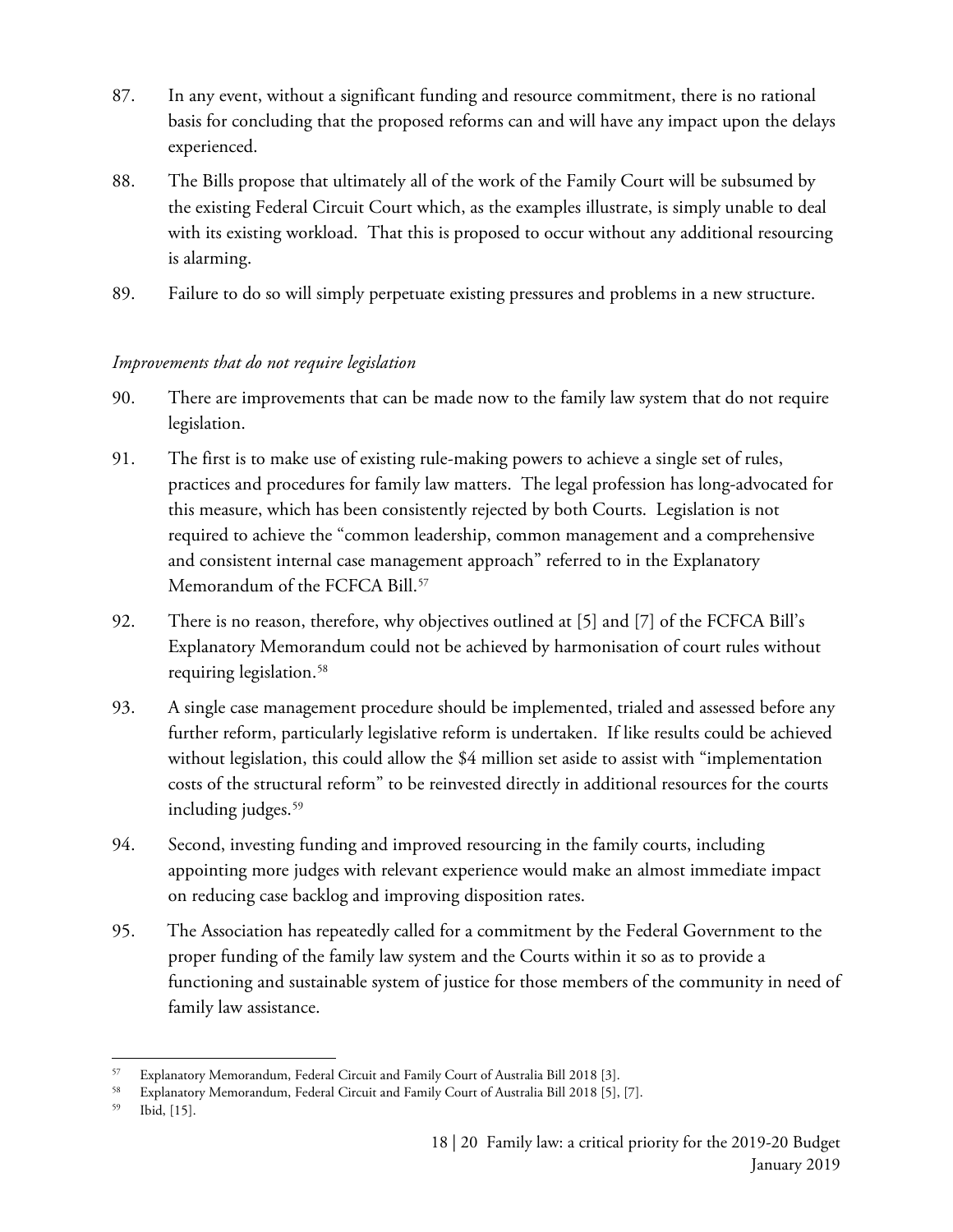- 96. The NSW Bar is committed to working in a constructive manner with the Government to ensure the family law system is adequately resourced to promote access to timely and affordable justice for those family law litigants and children.
- 97. Legislative reform should not and need not be progressed until these initiatives have been tried and properly tested.

#### THE FAMILY LAW BAR IN NSW

- 98. The Association is a voluntary professional association comprised of more than 2,400 barristers with their principal place of practice in NSW.<sup>[60](#page-17-2)</sup> Currently, 189 of our members reportedly practice in the area of family law and guardianship.[61](#page-17-3) The Association also includes amongst its members judges, academics, and retired practitioners and judges. The Association is committed to promoting the public good in relation to legal matters and the administration of justice. [62](#page-17-4)
- 99. Barristers are independent specialist advocates,<sup>[63](#page-17-5)</sup> both in and outside of the courtroom.<sup>64</sup> Barristers owe their paramount duty to the administration of justice.<sup>65</sup>
- 100. NSW barristers appear on a daily basis assisting clients in the Federal Circuit Court and the Family Court, including the appellate division. They do so on a pro bono basis, as well as in matters funded by Legal Aid NSW and on private retainers. Barristers also contribute in many and varied ways, all in a voluntary and unpaid capacity, to the development of the law and procedure of both Courts. The Association provides extensive pro bono assistance to the community of NSW in a family law context through barristers' participation in the Family Law Settlement Service and the Legal Referral Assistance Scheme. This is separate from the pro bono matters that many of our members take on of their own accord.
- 101. The Association's Family Law Committee is comprised of 12 appointed barristers with active practice in family law,<sup>[66](#page-18-0)</sup> including three Senior Counsel, who volunteer their time and expertise. Representatives of the Family Law Committee meet regularly with Federal Circuit Court judges and Family Court judges to provide feedback and put forward the views of the profession in relation to the conduct of hearings and the management of delays in the Courts.

 $\overline{a}$ 

<sup>60</sup> New South Wales Bar Association, *Statistics*, as at 19 November 2018 <https://www.nswbar.asn.au/the-bar-association/statistics>.

 $\begin{bmatrix} 61 & \text{Ibid.} \\ 62 & \text{Mow} \end{bmatrix}$ 

<sup>62</sup> New South Wales Bar Association, *New South Wales Bar Association Strategic Plan* (2017) <http://inbrief.nswbar.asn.au/posts/4df95d7a2fb43495d59665ad061e3db4/attachment/strategic.pdf>.

<sup>63</sup> *Barristers' Rules* rule 4(c).

<sup>64</sup> See *Barristers' Rules* rule 11(c)(d).

<sup>65</sup> *Barristers' Rules* rules 4(a), 23.

<span id="page-18-0"></span><sup>66</sup> New South Wales Bar Association, *Appointments* (2018) <https://www.nswbar.asn.au/the-bar-association/appointments>.